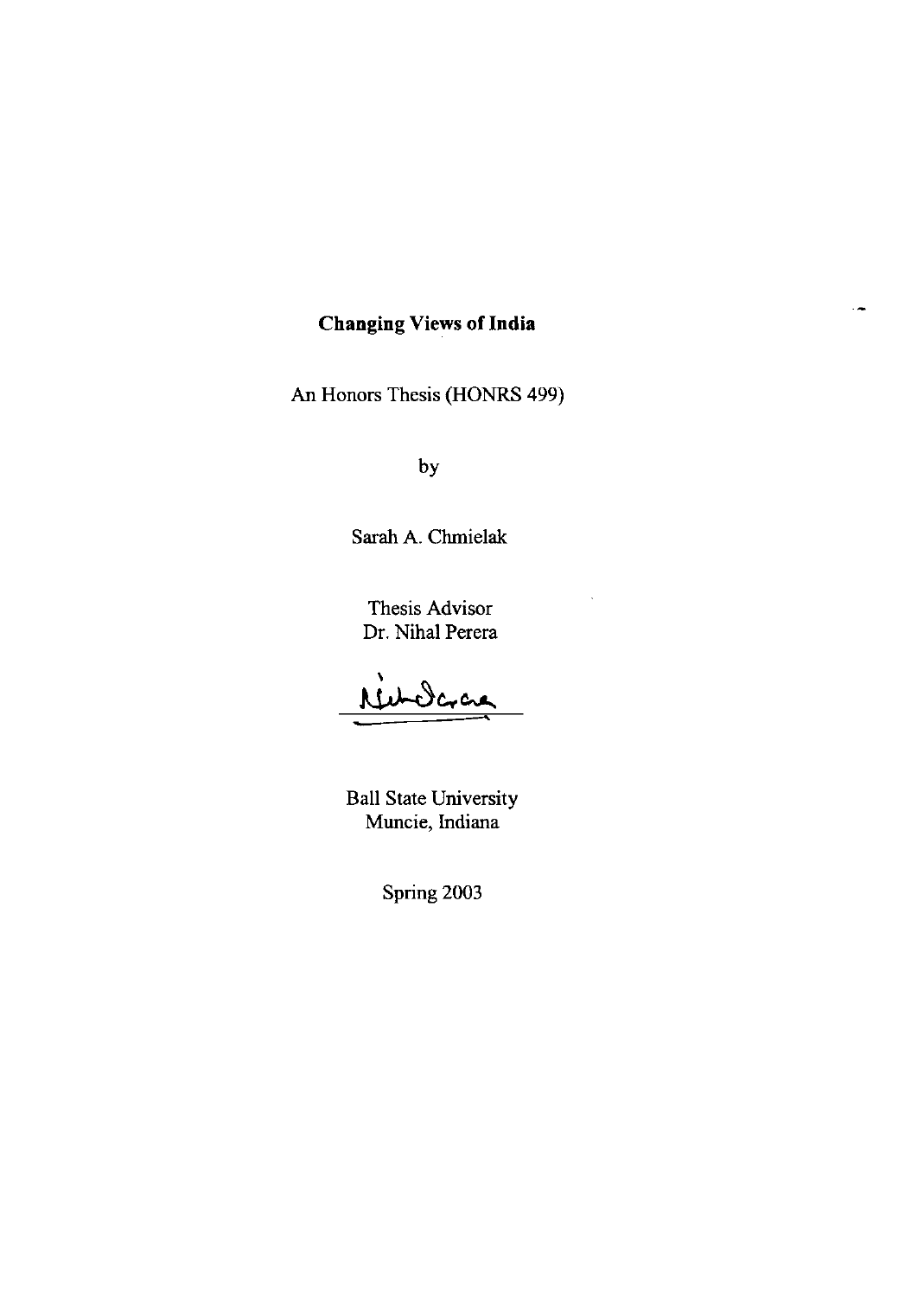

This project examines how people's views change after being immersed in a culture completely different from their own. The thesis records and examines the views of seven people who participated in CAP Asia **III,** an eleven-week field study program based in south-Asia with a focus on India, in the spring of 2003. A questionnaire was given to the participants before they left for India and after they had completed their stay in India. Moreover an interview was held to learn their impressions of India in detail. The answers to questions were analyzed to identify the changes in the views of the participants. While everyone had developed new perceptions of the world, none of them have totally changed their views. The experience they gained seems more like expanding their worldviews, not replacing their views with new ones.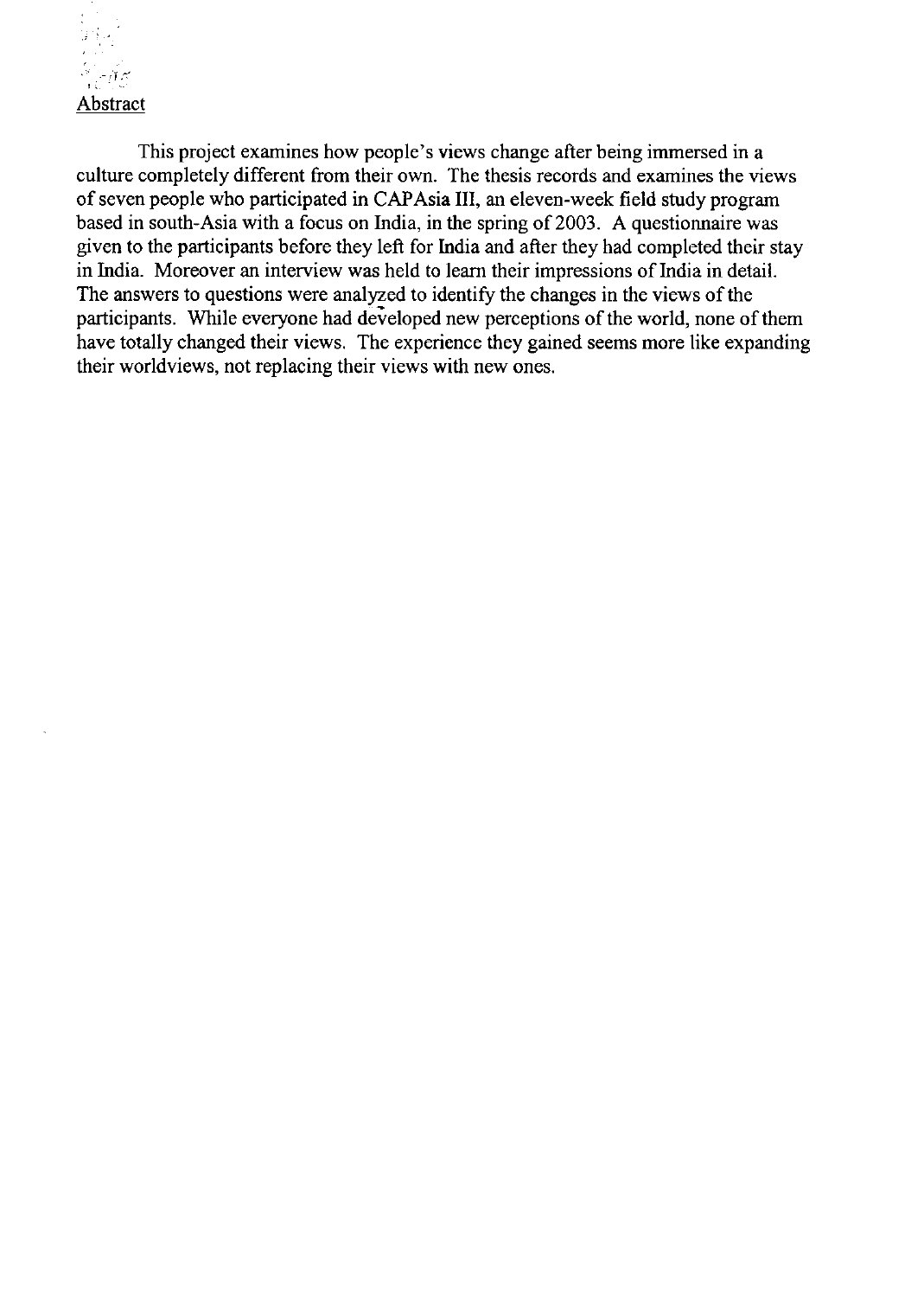## Acknowledgements

I would like to thank Dr. Nihal Perera for taking on the role of advisor for this project and helping me through the process. I would also like to thank him for his guidance and allowing me the opportunity to experience India and expand my worldviews through the CAPAsia program.

I would also like to thank the thirteen students that participated in the CAP Asia program who shared in and supported my learning of a new culture, especially those seven undergrads who participated in my project.

I am also grateful to Ball State University for allowing the CAP Asia program to continue, without which this project would not have been possible.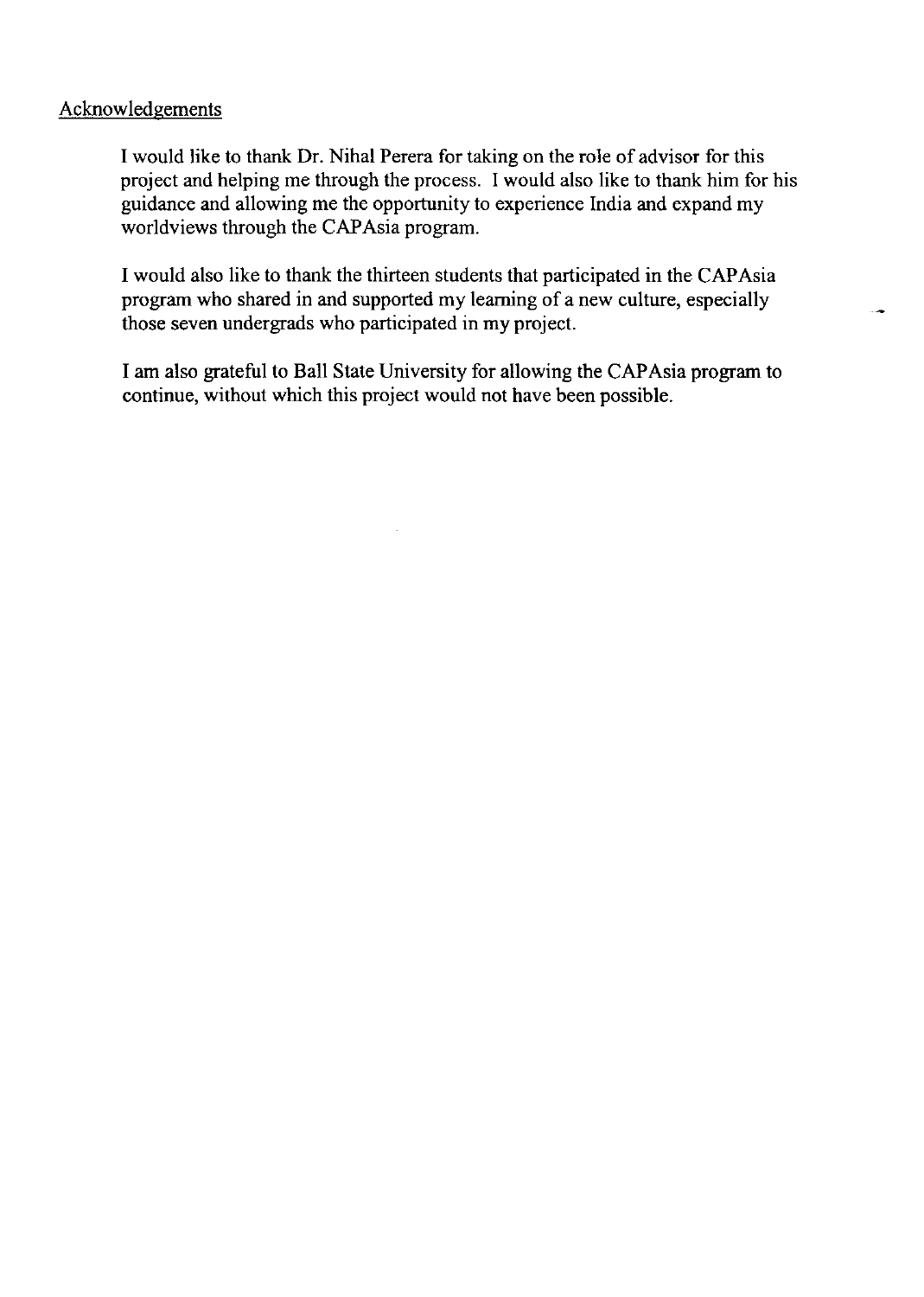# Table of Contents

| Introduction to Project        | 2  |
|--------------------------------|----|
| Introduction to India          | 5  |
| Pre-Trip Views of India        | 9  |
| <b>Experiences Encountered</b> | 13 |
| Post-Trip Views of India       | 22 |
| Conclusion                     | 26 |
| <b>Works Cited</b>             | 28 |
| Appendix                       | 29 |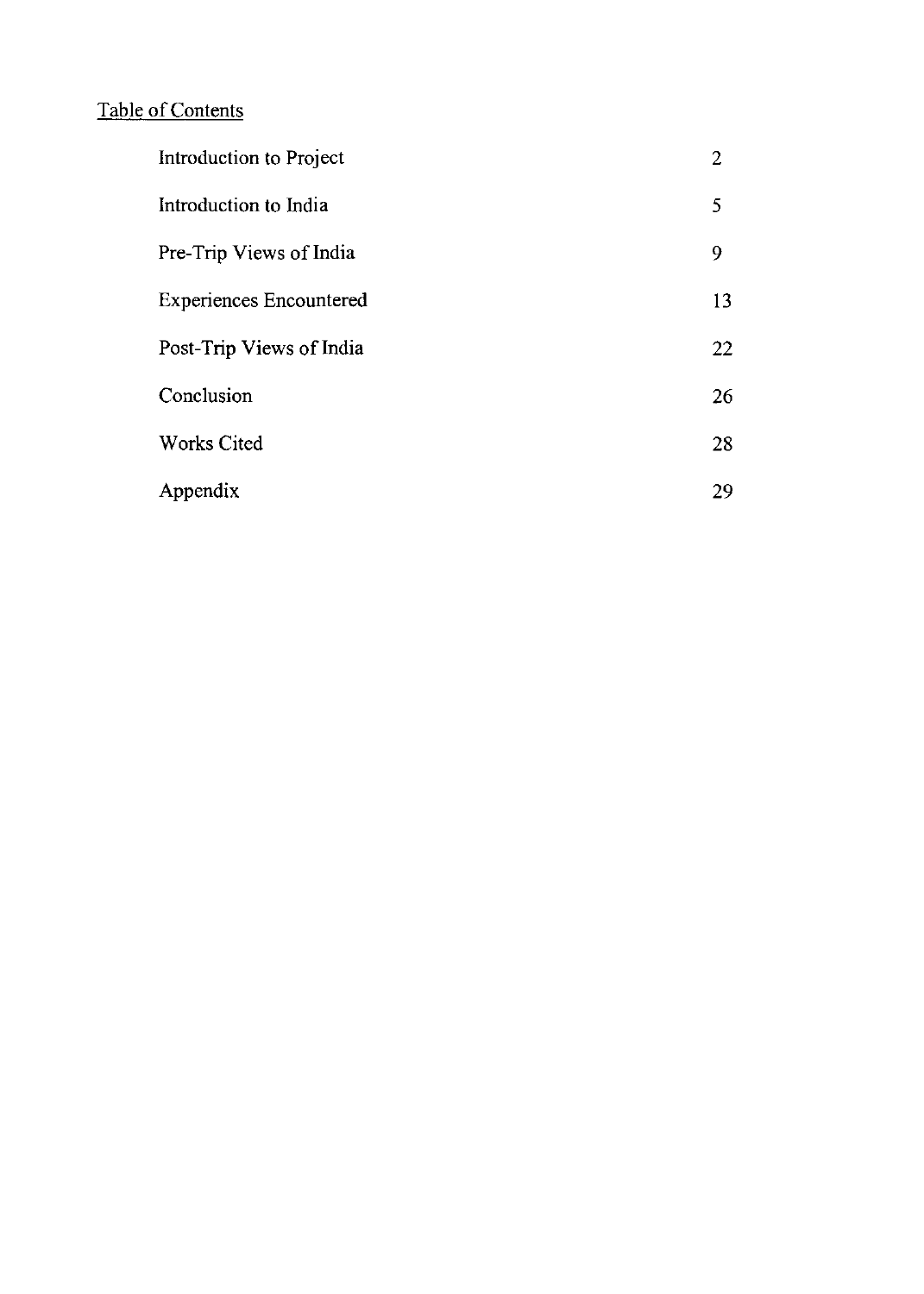### Introduction to Project

Any type of foreign travel is expected to impact the traveler. Yet I had a broader interest behind my decision to join the south Asia-based, CapAsia field study in the spring of 2003. In addition to learning about other cultures that are very distinct to my own, I also wanted to learn about myself through the immersion in a culture that is completely different from my own. This was a principal goal of CapAsia as well. I therefore wanted to record how my own values, opinions, views, and beliefs changed after living in a foreign environment, specifically in India. This Honors Thesis Project is an expanded version of this interest. It explores the transformation my American colleagues experienced when they were subjected to a very different culture in India.

In the spring of 2003, fourteen students (seven graduates and seven undergraduates) participated in the CAPAsia field study. The eleven-week field study in South Asia studied the topics of Urban Planning, Architecture, and Landscape Architecture. The trip included four days in Bangkok, Thailand, six weeks in India, five weeks in Sri Lanka, and four days in Kuala Lumpur, Malaysia.

Despite the fact that all these places are Asian, their cultures are substantially different. Therefore, I chose to focus on our experience in India where we spent the most time. We lived and considered Delhi our home for six weeks -more than half the time we spent in Asia. Even though we did some traveling, after every visit we came back to the same apartment and would continue with our work in Delhi. We were independently responsible for our own food, transportation, entertainment, and other necessities. During our stay in Delhi, we worked on our studio projects. The undergraduates worked with the third year planning students at the School of Planning and Architecture creating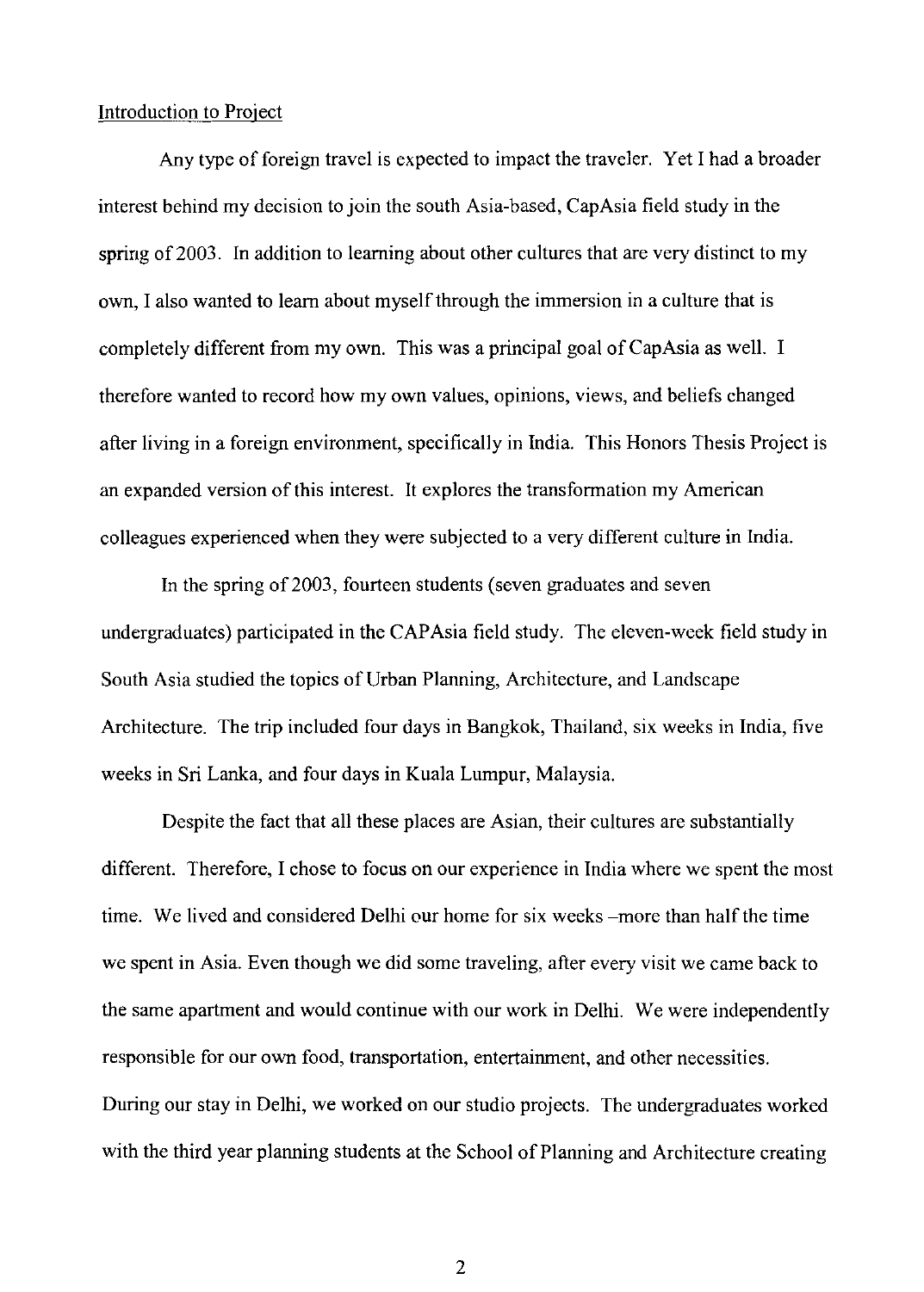a Development Plan for Pondicherry city and the graduates worked with the National Institute for Urban Affairs (NIUA) on three self-built low-income settlements. We lived in an ordinary neighborhood near downtown New Delhi, called Jangpura Extension, which is not a tourist area. In fact, I only saw two tourists in our neighborhood throughout the duration of our stay.

As mentioned above, we did some traveling in India. This helped us experience India well. Not only did we have the opportunity to live in one place and get to know it well, we also had the opportunity to see what other areas of India are like, how dissimilar cultures may be from one region to the next, and develop a strong comparative perspective. Below was our travel itinerary:

| Arrive in Delhi                                    |
|----------------------------------------------------|
| Get acquainted with area and project introduction  |
| Travel to and explore Chandigarh                   |
| Delhi, work on project                             |
| Travel to and explore Agra, Fatehpur Sikri, Jaipur |
| Delhi, work on project                             |
| Travel to Pondicherry                              |
| Pondicherry Field Work                             |
| Return to Delhi                                    |
| Work on Project                                    |
| Leave Delhi                                        |
|                                                    |

The investigation was carried out through a survey process. The survey (see appendix A) included questions about poverty, family values, diversity, and food. In addition to these broad questions, the questionnaire included some specific questions related to urban planning, especially on topics such as transportation, zoning, and land use. Urban planning is selected for two reasons. First, it is my major and I have knowledge in this area. Secondly, the project that was carried out in India was an urban planning project. So the entire group developed some familiarity with urban planning.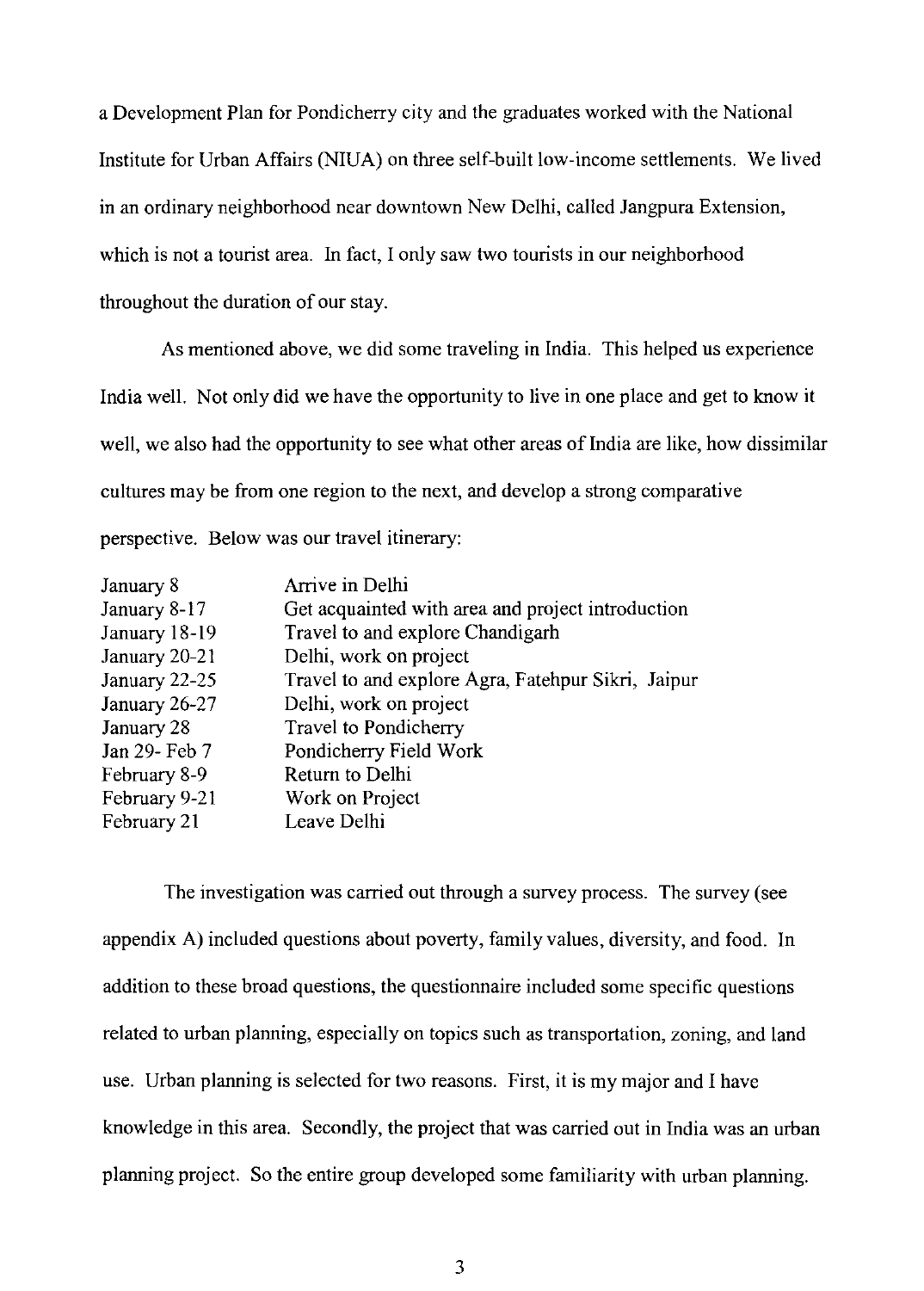These questions were asked before they arrived in India, i.e., before being exposed to the culture. The purpose was to know their opinions from their own personal experience in the USA, especially their state of mind in regard to various issues before their views had a chance to change. This would help identify the transformation through comparison. The participants were the undergraduates in the group, including myself. The reason for such selection is that they largely had the same experience in India as they were involved in the same group project. I also included some questions about the background of the participants to see whether the responses are conditioned by their previous experiences.

In the following pages, I shall examine the responses to the first questionnaire to see the respondents' feelings on questions. Then I shall describe our experience in India, and some of the lessons learned. The events recorded were brought up in conversations between my peers and I during our travels. To conclude, I will examine the participants' exit interviews, comparing them to other in the group as well as their initial responses to hopefully show in what the ways in which they have changed and how they have stayed the same.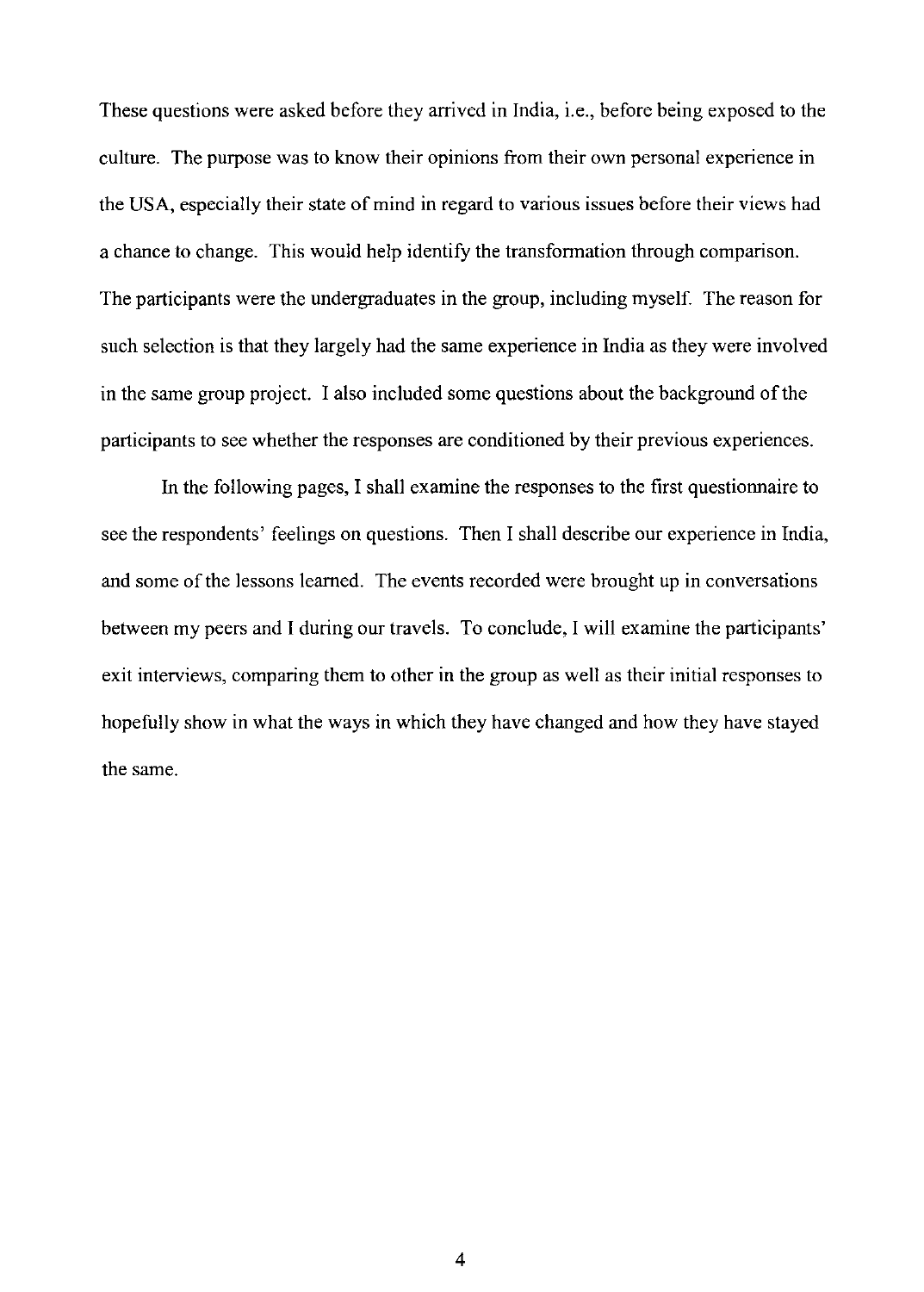## Introduction to India

India is a vastly different country than the United States in many ways; it has a whole different culture, way of life, and worldviews. Those who have not visited the country are unable to understand the depth of the culture. This lack of knowledge about Indian cultures, religions, and traditions often leads to stereotypes, unfounded fears, and ignorant truths that try to explain this exotic place. As well, when an individual from India or a person who resembles an Indian is involved in a dangerous, hurtful, or illegal act, this reputation is projected onto all the Indian people. Even in the case of an openminded person who is looking to travel to India, those aspects of cultural stereotype can be overwhelming to take in. This is why a study abroad or other type of extended trip to India can be an eye-opening, life-altering experience.

By traveling to India, one can begin to look beyond the stereotypes and realize that Indians themselves are very different from each other. Also, one can experience the traditions and cultures that may seem weird to an American, such as eating food without utensils. Yet when taken in context these are very normal life practices. While traveling and learning about the Indian way of life, one can recognize that there are different ways

to solve problems. Solutions that may not be commonplace in America are worthwhile and effective ideas. Just because actions or ideas are different in India does not make them wrong; they are just different. This is a theme that has the same logic in America. For example, if a



A man raking leaves shows how an ordinary task can be done differently than the way Americans would do it.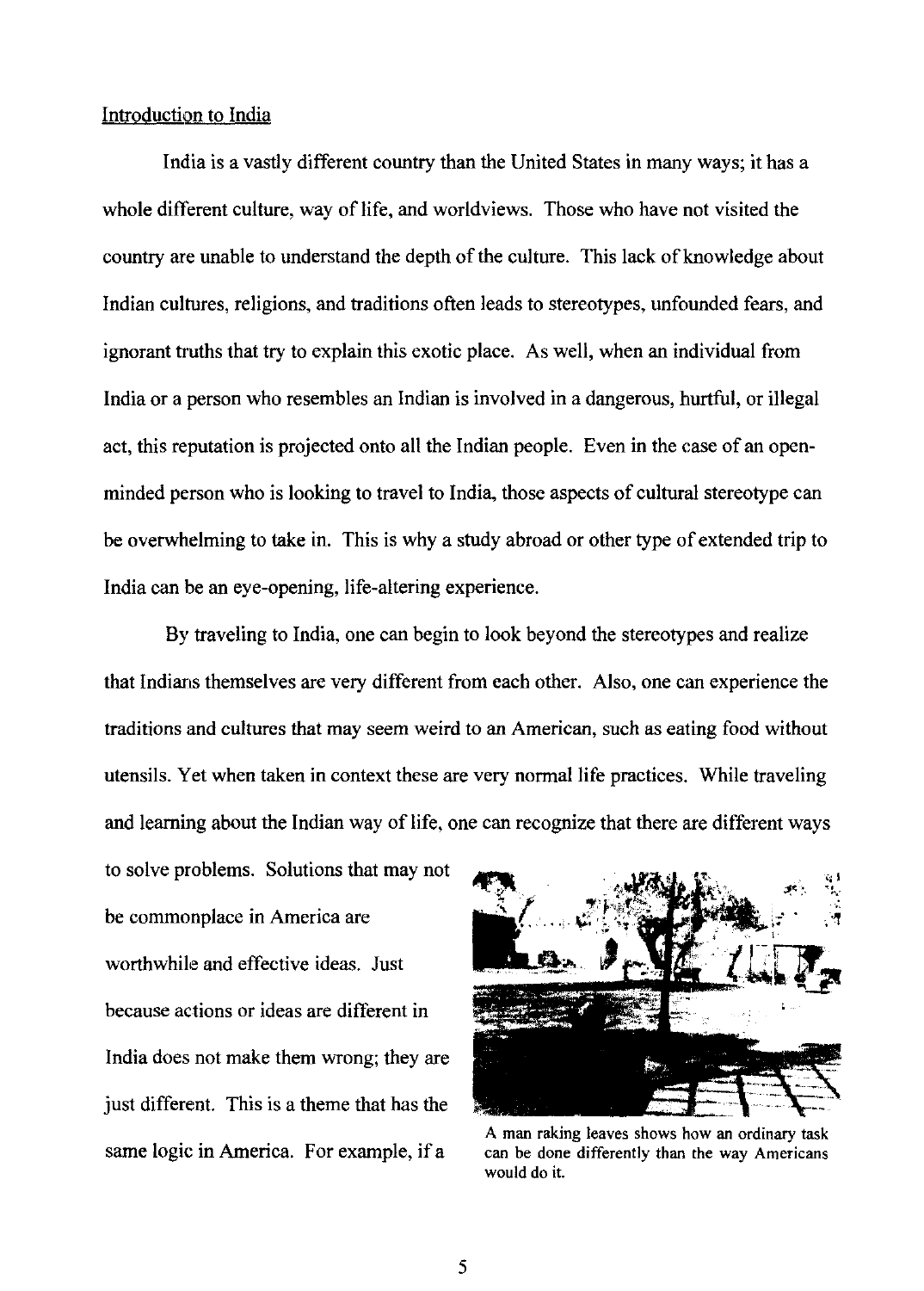male does not believe in cutting his hair due to religious beliefs, it does not make him wrong; it just means that he has beliefs that are different than a regular Christian.

The CAPAsians discussed some of these thoughts, ideas, and opinions before traveling to India. Many friends, family members, co-workers, and strangers have expressed untruths about Indian culture to us before we left. While many were in jest, some of the suggestions were believed. Statements such as "those people are terrorists," "this is where blonde-haired, blue-eyed girls get abducted and stolen into slavery;" and more silly comments such as "don't piss off any cows, you'll be pissing off someone's mother," and "good luck using the bathroom" have been used as warnings against travel. In spite of all this, fourteen students, including myself, participated in CAPAsia, an eleven-week program centered in India, including a long stay in Sri Lanka and short trips to Thailand and Malaysia.

We knew the dangers and controversy of participating in this trip, as we would be leaving just fifteen months after the September  $11<sup>th</sup>$  bombing of the World Trade Center Towers in New York City. Also, political tensions between the United States and

countries in the Middle East, most notably Iraq, were escalating. Taking these situations into account, we did not think our presence in India would cause us danger. We soon realized that being Americans would not make us targets in the eyes of all of India's population, which exceeds one billion people.



This gathering of Indians around our group shows **that they were more interested in observing us**  than threatening us because of our nationality.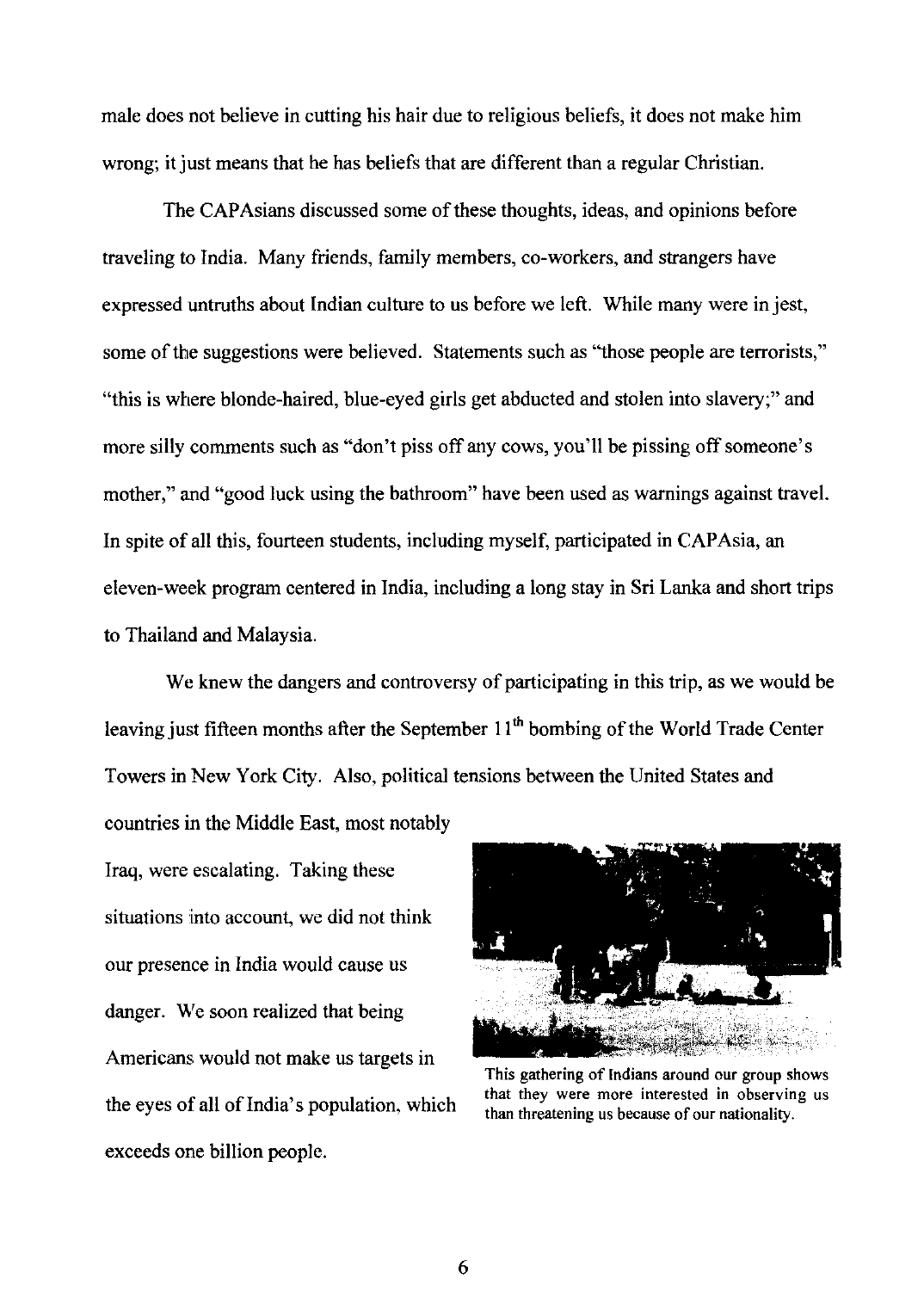In fact, one of the reasons that interested the participants in traveling to India is that it is so different from western European countries, which are very popular travel abroad regions for the College of Architecture and Planning (CAP) students. We wanted to learn first hand what Indian culture is all about, not just to hear about it from books, television, and skewed opinions from people who themselves have no direct experience. We knew that there is a wide difference in population and population densities, religions, foods, clothing styles, architecture, histories, and beliefs, and even everyday life practices. The matrix below compares the United States to India, displaying some of the statistical data that shows the differences between these two countries.

|                               | UNITED STATES      | <b>INDIA</b>                |
|-------------------------------|--------------------|-----------------------------|
| Population                    | 280 million        | 1.045 billion               |
| Growth Rate                   | 0.89%              | 1.51%                       |
| Land Area                     | 3.7 million sq. mi | 1.2 million sq. mi          |
| Major Religions               | Protestant 56%     | Hindu 81%                   |
|                               | Roman Catholic 28% | Muslim 12%                  |
|                               | Jewish 2%          | Christian 2%                |
|                               | Other 4%           | Sikh 2%                     |
|                               | None 10%           | Other 3%                    |
|                               | (1989)             | (2000)                      |
| Ethnic Groups (2000)          | White 77%          | Indo-Aryan 72%              |
|                               | <b>Black 13%</b>   | Dravidian 25%               |
|                               | Asian 4%           | Mongoloid and other 3%      |
|                               | Other 5%           |                             |
| Languages (2000)              | English            | English (official)          |
|                               | Spanish            | Hindi (national)            |
|                               |                    | 14 Other official languages |
| Life Expectancy at Birth      | 77 years           | 63 years                    |
| Literacy Rate                 | 97%                | 52%                         |
| GDP- Per capita Income        | \$36,300           | \$2,540                     |
|                               | (July 2001 est.)   |                             |
| Percent below Poverty         | 13%                | 25%                         |
|                               | (July 2001 est.)   |                             |
| Unemployment Rate             | 5%                 | 9%                          |
| <b>Composition of Sectors</b> | Agricultural 2%    | Agricultural 25%            |
|                               | Industrial 18%     | Industrial 25%              |
|                               | Service 80%        | Service 50%                 |
|                               | (July 2001 est.)   |                             |

Source: CIA- The World Factbook 2002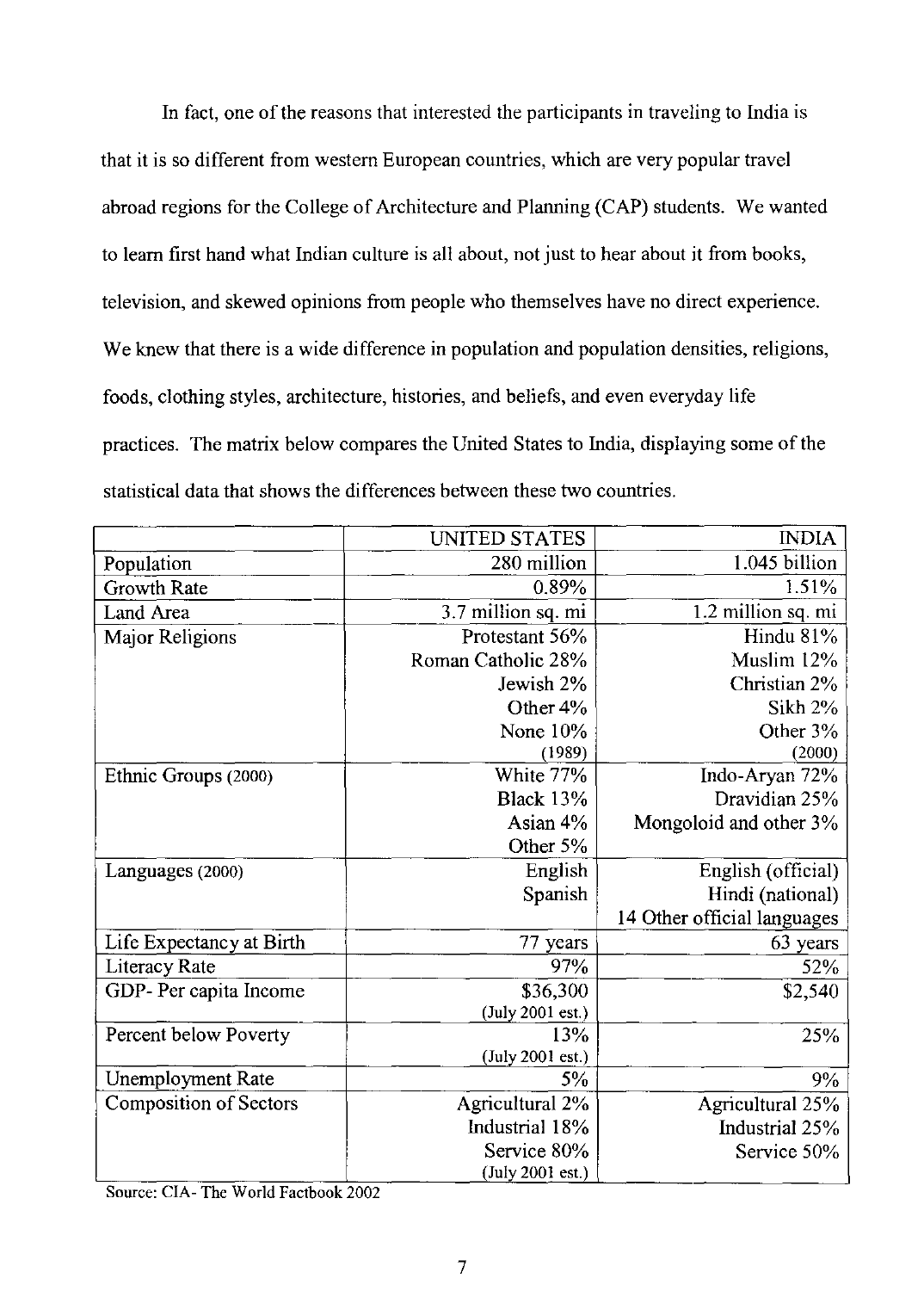This matrix gives a sample of some of the contrasts between life in the United States and India. India is a much more densely populated and poorer country than the United States. There is also a much wider variety of ethnicities, races, religions, and languages of people in India. This illustrates the fact that India has a widely diverse population. Just as a Hispanic American can be different from a Caucasian American who can be different from an African American, Indians also have categories of Indians who are different from each other.

These are the facts that were known about India: it was a denser, poorer, less advanced, and widely diverse country. We wanted to experience these facts in reality and learn what makes India: what comprises its population, land, and culture. We were also prepared to see the unexpected. With our curiosities arisen, we set on preparing for our travels.



A typical street scene in India reveals the congestion and over-crowding caused by the huge population.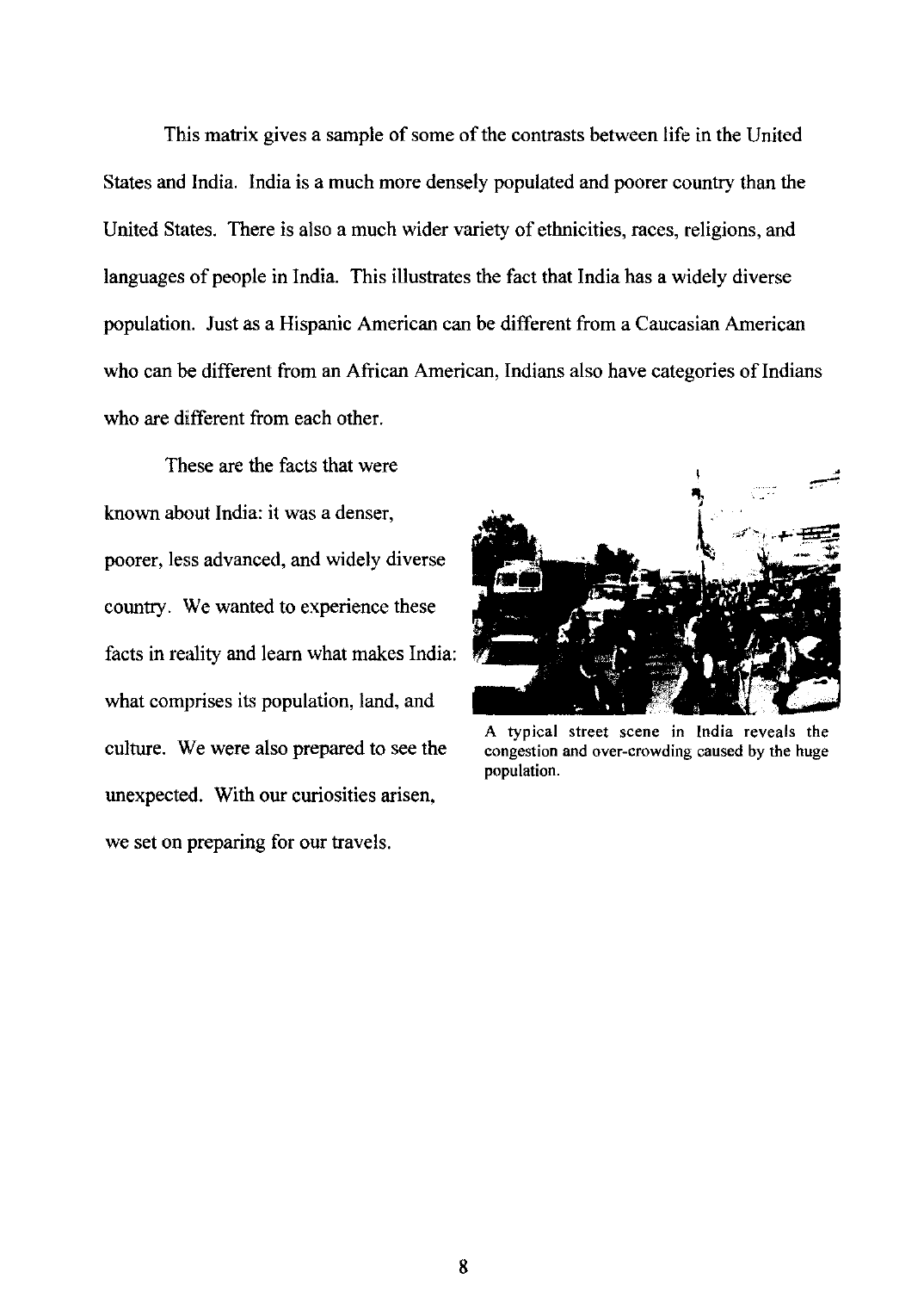#### Pre-trip Views of India

Before traveling to India, I asked the participants some questions to develop an understanding of their opinions of India, what travel experience they have had, and how they felt about some specific issues. These issues include questions on poverty, importance of family, European influence in Indian society, and also urban planning issues such as transportation, land uses, and zoning. The aim was to get the group's opinions on how they viewed India and what they expected of India. For the most part, all of the participants had similar views. For a matrix of the student responses, see Appendix B.

The participants are from various parts of the United States: California, Pennsylvania, Ohio, Indiana, and from Illinois. Their hometowns range from small farm towns to suburbs to major cities. The reasons for liking their hometowns varied: amount of activity, diverse population, large population, small population, small town atmosphere, and friendly people. Some towns have a large percentage of its population belonging to certain ethnic groups, some accommodate a number of religions, some are comprised of highly educated people, and some have high-income residents. While some hometowns are mixed in regard to the incomes, some are fairly homogeneous. My own hometown is a fairly middle income, blue-collar town, with recent increases in minority populations. Some degree of poverty exists in all hometowns. With this information I feel that we as a group comprise a fairly broad representation of American citizens; we all have different backgrounds that have shaped our personal beliefs and views.

Three of the seven participants have never been abroad (excluding Canada). This includes myself. The others have traveled to continents such as Eastern Europe, Western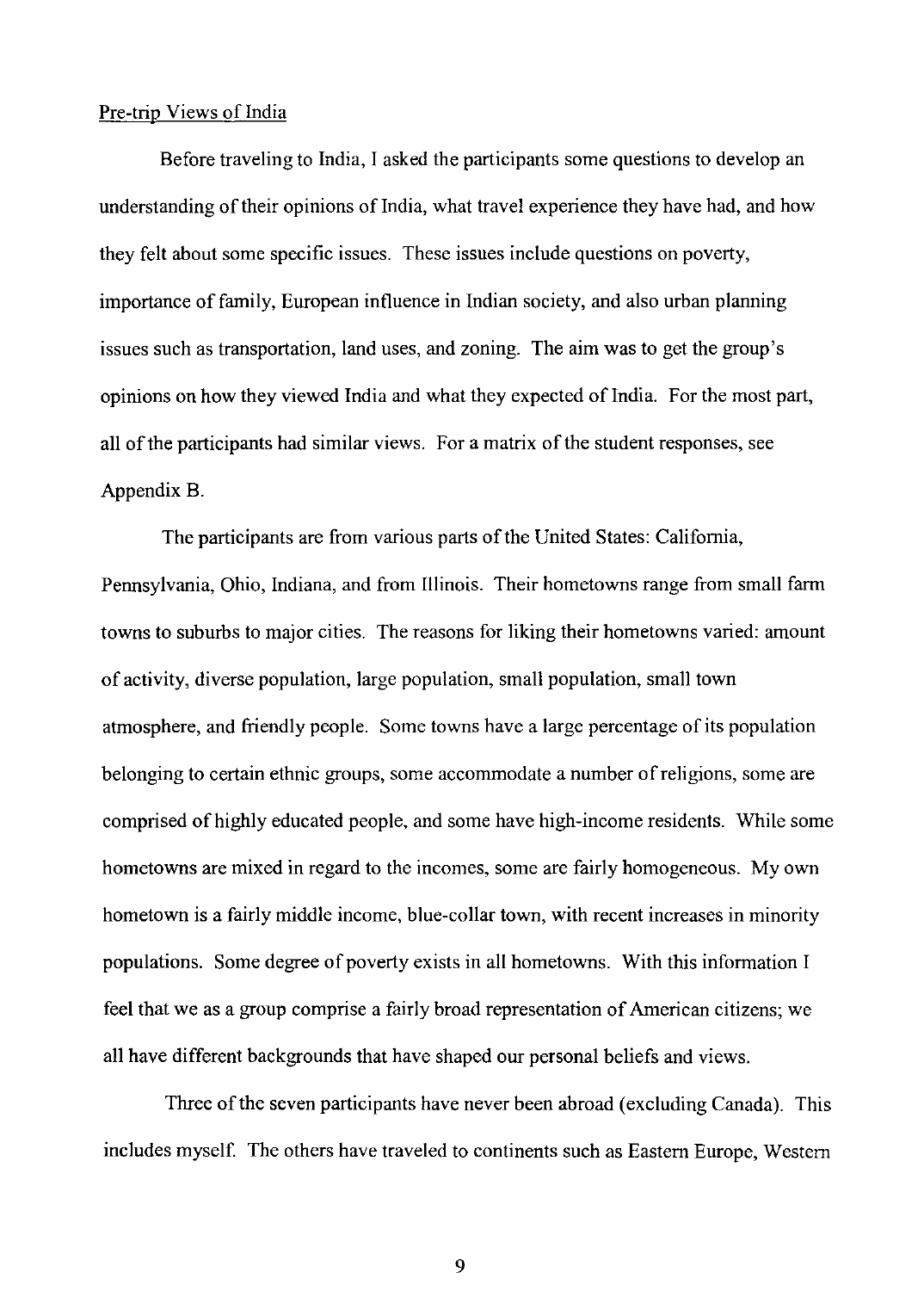Europe, the South Pacific, Asia, as well as to Guatemala, the Caribbean, and Spain. The range of countries traveled abroad also helps to diversify our group and makes each person's opinion different.

When asked about societal aspects such as family importance, European influence on Indian society, and poverty, all the respondents gave answers similar to mine. The responses about the family had variations of the same answer in that the family is important in America and will prove to be equally important in India. In terms of European influences, I was interested in this topic because of pre-trip meetings, which revolved somewhat around European colonization of India. I had no idea how much European colonization is affecting present day India, but I did assume that the Indian culture would be emulative of European cultures.

I received different answers in regard to whether the participants expected much influence, and to what degree would European influence be embraced by the Indians. Some thought the Indians were influenced by the idea that being educated and dressed in Western fashion meant they would be more desirable and highly civilized. Others thought the influence would be more political and structural, being ingrained in the government set-up, policy, and the built environment. Others, like me, really had no clue how much influence Europe had on the country. There was not one unified opinion on how European or Western influence would have affected India or how the Indians got along with it.

Also, poverty was an issue that I felt we might encounter frequently while in India. I therefore felt having the participants define poverty was important. All of the responses were similar, being defined as people who live in unsanitary conditions, or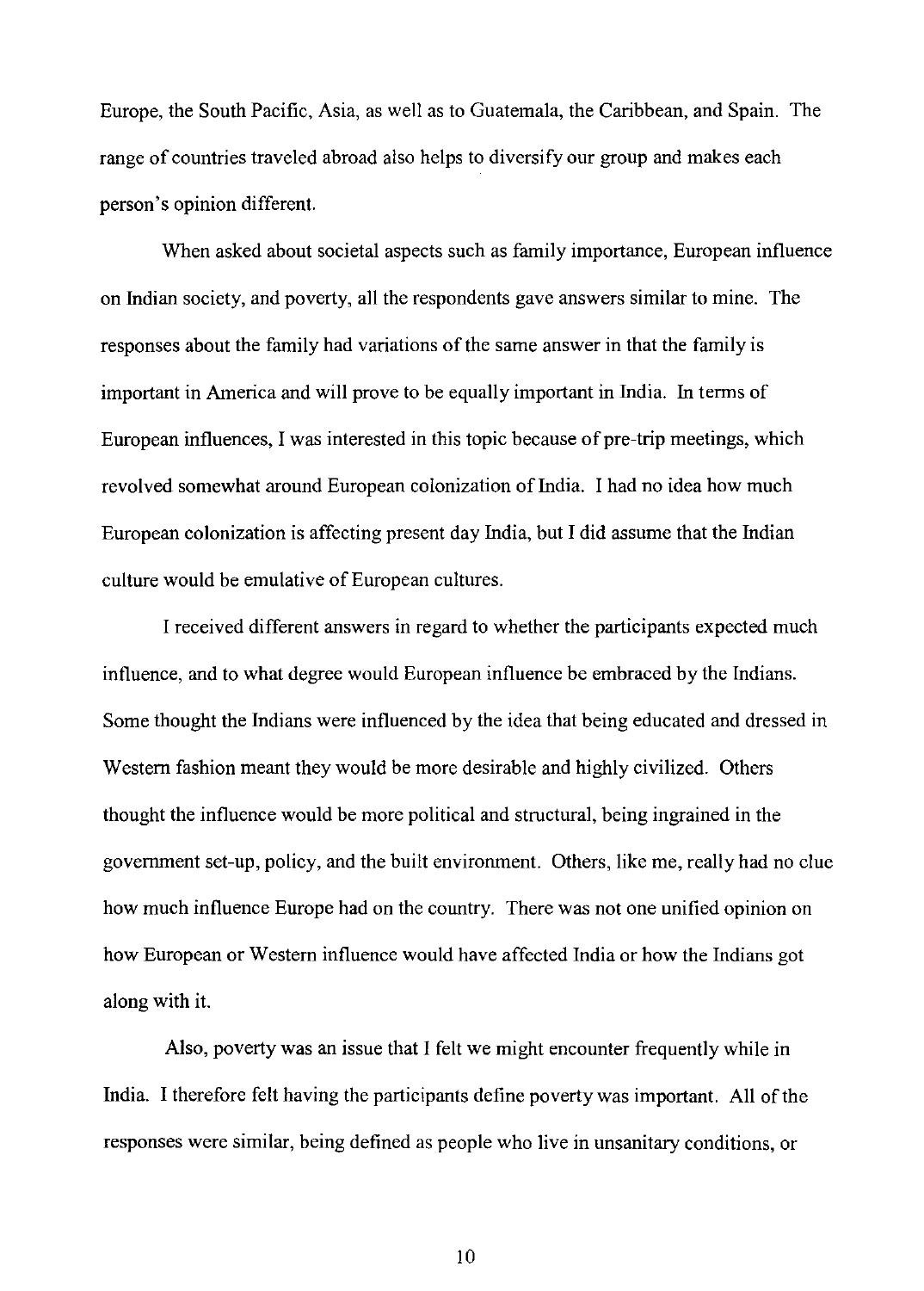those who cannot earn enough income to support basic needs such as food and shelter. We all agreed that poverty is an issue in both America and India, some thought like myself, that it would be more so in India.

The most crucial question I asked about the Indian culture was whether they like Indian food. I personally do not like spicy food. The answers were split: three people, including me, do not like it, one is neutral, and the other three enjoy it.

**In** terms of urban planning issues, I had a few questions regarding cities, transportation, land use, and zoning. All of the respondents share comparable views with me on whether they think that American cities are sprawling, too dense, or not dense enough, mentioning that in many cases cities are tending to become less dense, mostly due to suburbanization. They would like to see major cities and downtowns populated more efficiently before residents start moving outward. Everyone expected that India's cities and landscape would be denser than cities we are used to.

Also, in regards to diversity, everyone is in agreement that most cities in the United States are heterogeneous, incorporating for the most part a variety of religions, cultures, ethnic groups, and income levels. Whether or not these differences are evenly spread out through cities or tolerated is not so agreed upon. There were similar results in terms of Indian cities and how tolerant Indian residents are of differences.

I feel incorporating mixed land uses in American cities are vital in ensuring that they are active, livable places. My fellow travelers are in agreement: they all answered that mixed land use is beneficial as it would help diversify the urban landscape, help make the land more efficient and enable people to rely less on personal automobiles. In accordance with this view is the thought that zoning, the practice of separating land uses

II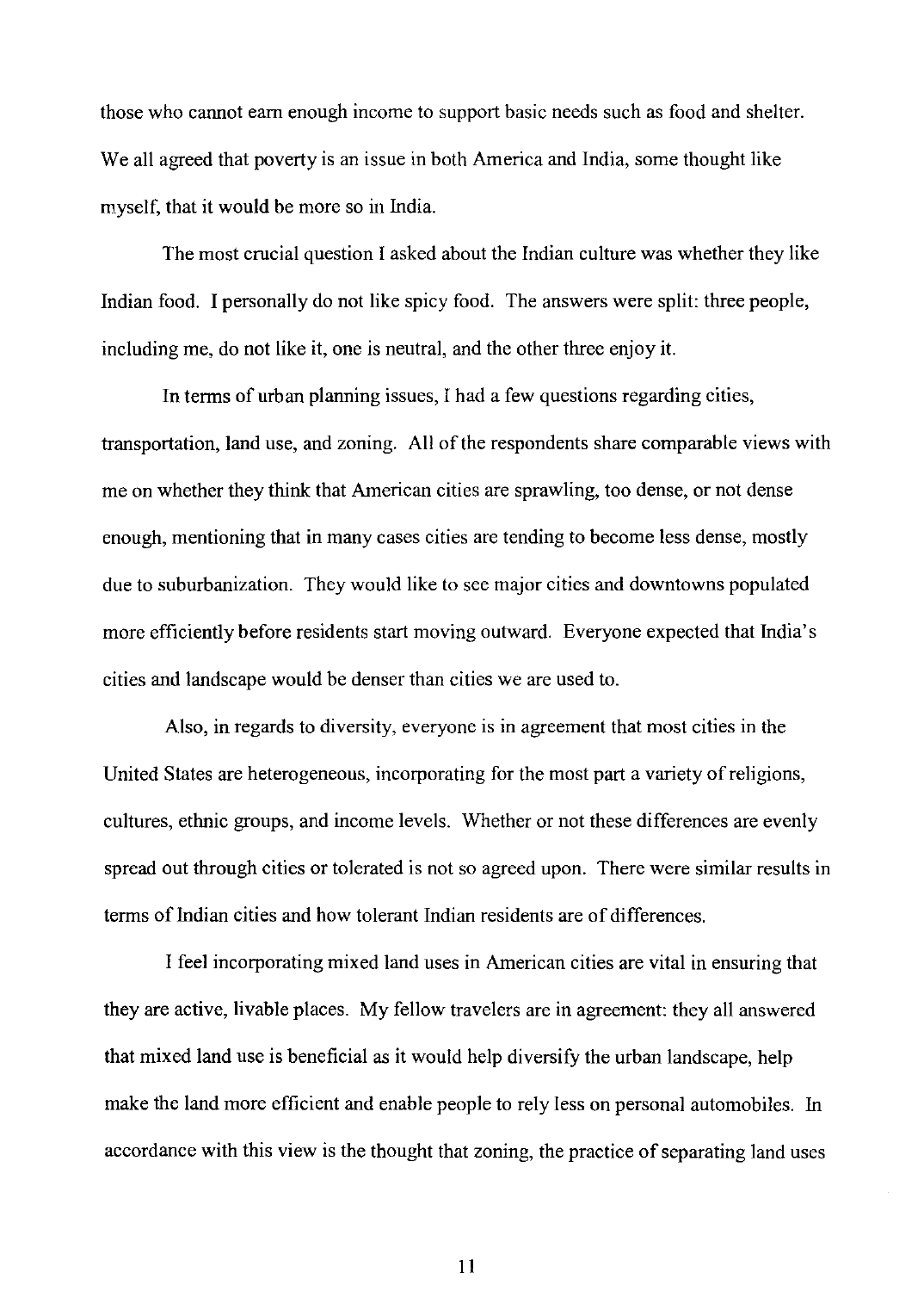such as industrial from residential for safety and other reasons, is a good practice but should be used sparingly. Zoning should not dominate the landscape, nor should it separate all uses. If zoning can successfully separate non-conforming land uses while allowing the co-mingling of acceptable uses, then it should be used. Likewise, all the respondents had similar views on transportation. I believe that Americans have an amazing amount of freedom of mobility, that is if they own their own mode of transportation. However, we all agree that cities should provide better mass transit opportunities. I would not use public transportation because it is not efficient enough to be my first choice, which seems to be the opinion of my peers.

The final questions I asked were more personal. I was trying to figure out what the participants expected to learn from studying in India, and from the rest of the group. I, like a few others, expected this trip to challenge my ways of thinking, but was not sure in what ways. Others had an idea of what they would have problems with, such as poverty or the attitude towards time. As well, I expected to be able to open my mind up to new possibilities, new experiences, and new and different ways to solve both current and future problems that plague us as Americans. As an urban planning student, I expected this trip to teach me how to work through cultural barriers in order to prepare me for a future career. For this question, there was a range of answers. The most popular response was to learn about and appreciate a new culture.

In conclusion, about one-third of the answers to the questionnaires differed from the popular response answer. The questions that prompted the most conflicting answers were those on zoning, heterogeneity of cities, European influence, and what aspects of culture will be agreeable or disagreeable to the most.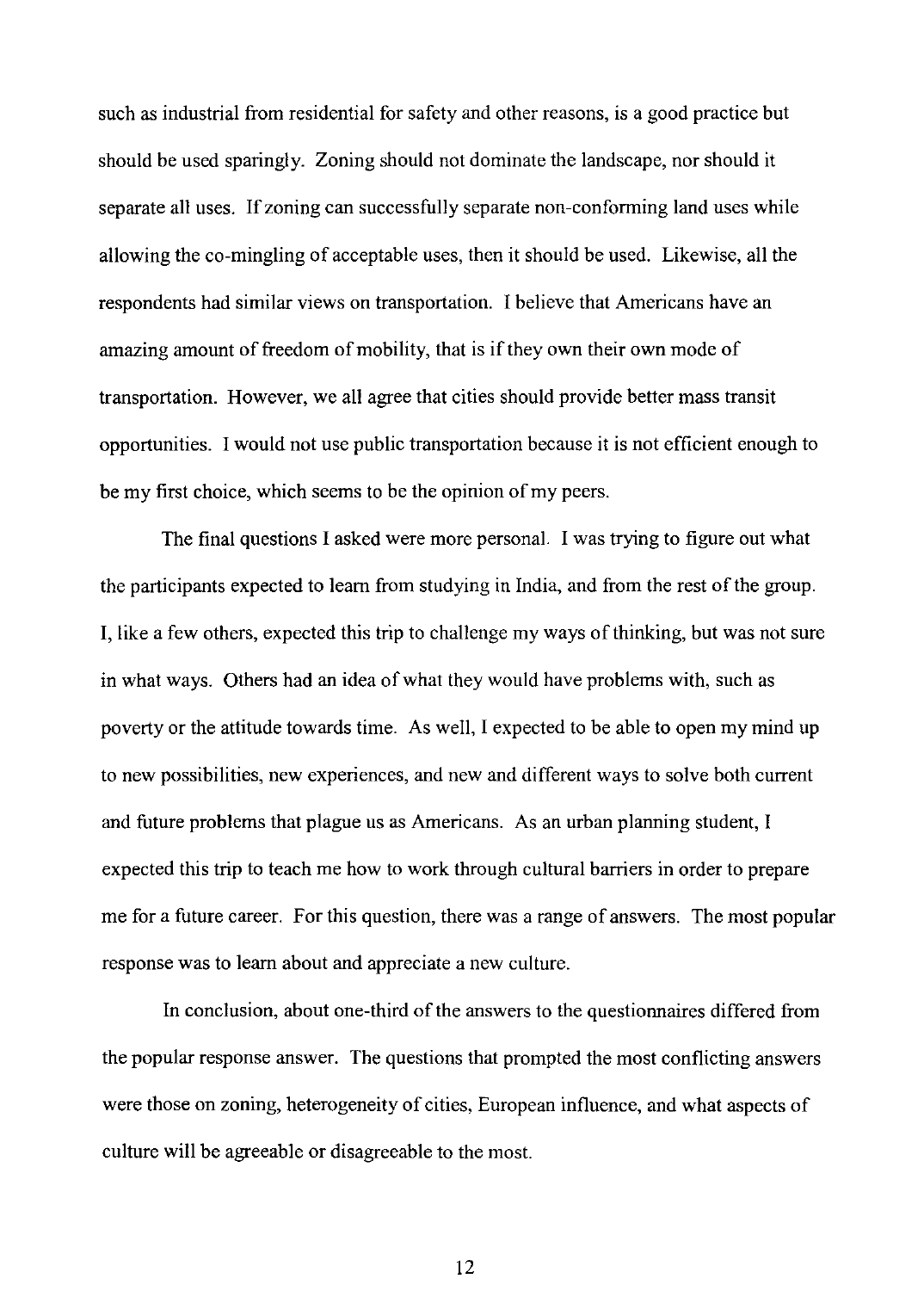#### Experiences Encountered

The following are events or observations experienced while traveling through India. I am using these stories because these are some of the views that helped us learn about the Indian culture. Many of these stories have been mentioned in the student's post responses, or could be supported by them. For a matrix of student responses to the posttrip questionnaire, see Appendix C.

The very first encounter that we had with Indian culture that proved to be memorable was at Indira Gandhi International Airport in New Delhi. We arrived late at night, and after going through the customs we found our bus driver. As we followed him out, a few adult men went for our suitcases and started carrying them and wheeling them for us. We were confused; we weren't sure whether they were with the bus driver, or porters. I assumed the man who took my belongings was with the bus driver.

The group stopped in the parking lot as the bus had moved, and when we did, one man who had been moving two members of the group's luggage demanded one American dollar. The two students did not know what to do, so one of them pulled out a dollar bill. Upon giving the man this dollar, the man glared and demanded five American dollars. My two peers refused, and he asked again, even more demanding in attitude. Because of this exchange, we realized that he was not a legitimate porter. So, I took my belongings back from the man who had mine, and the other students in the group took control of their belongings as well, facing demands for money. Our bus finally rolled around and we carted our own luggage, dodging men as they tried to grab our bags and pull them for us in return for money. One girl had to scream loudly at her pursuer, "No!"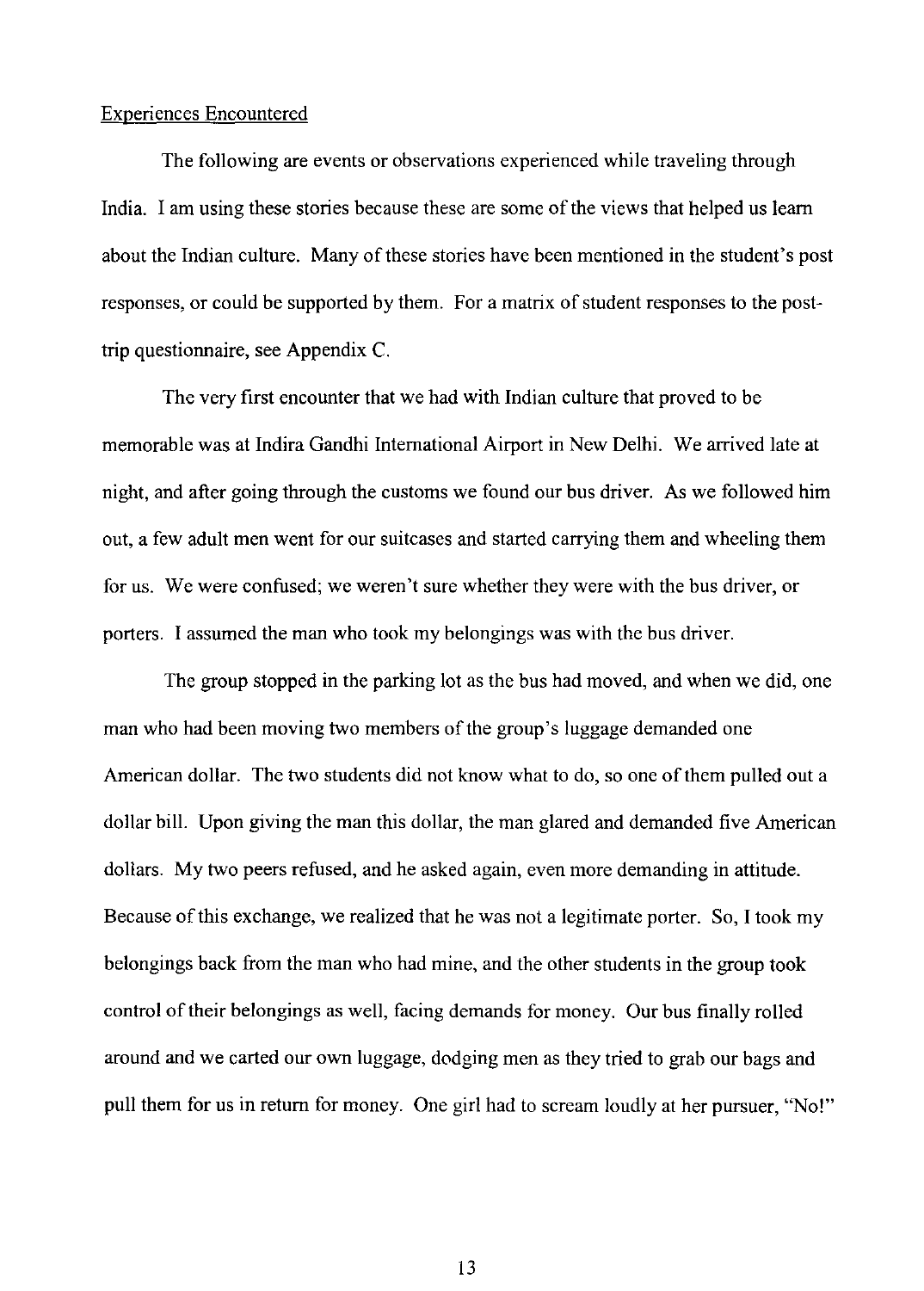many times and grab her luggage away from him. Yet he still persisted. We weren't safe from these solicitors until we made it on the bus and shut the door.

While this scene, our very first impression of India, was a little scary and tense, it proved to be educational. It prepared us to acknowledge strangers and treat them with a different care than one would in the United States. We did not expect people to take initiative by grabbing our belongings and then demanding money. In the United States if a person wanted to earn money by porting luggage, he would ask first, or offer his assistance for money. In India, it showed us that the people who want your money are

more aggressive than in the States. They do not ask; it is as if they want to intimidate you into giving them money by automatically performing a service and making you pay them. As well, this incident prepared us for the anticipated, and constant bombardment of beggars that we would experience almost everyday in India.



A girl begging a group member for money on a street in Delhi is a common sight.

Related to this incident, the next few days in Delhi introduced us to the wide scope of an impoverished, over-populated country. As we traveled around Delhi to get our bearings and start our projects, we observed the urban landscape. The urban environment of cities in India resembled that of cities in America, except for the extraordinary amount of rural animals roaming and making their homes on the streets and in open stretches of land. Cows, goats, pigs, as well as your average urban dogs and cats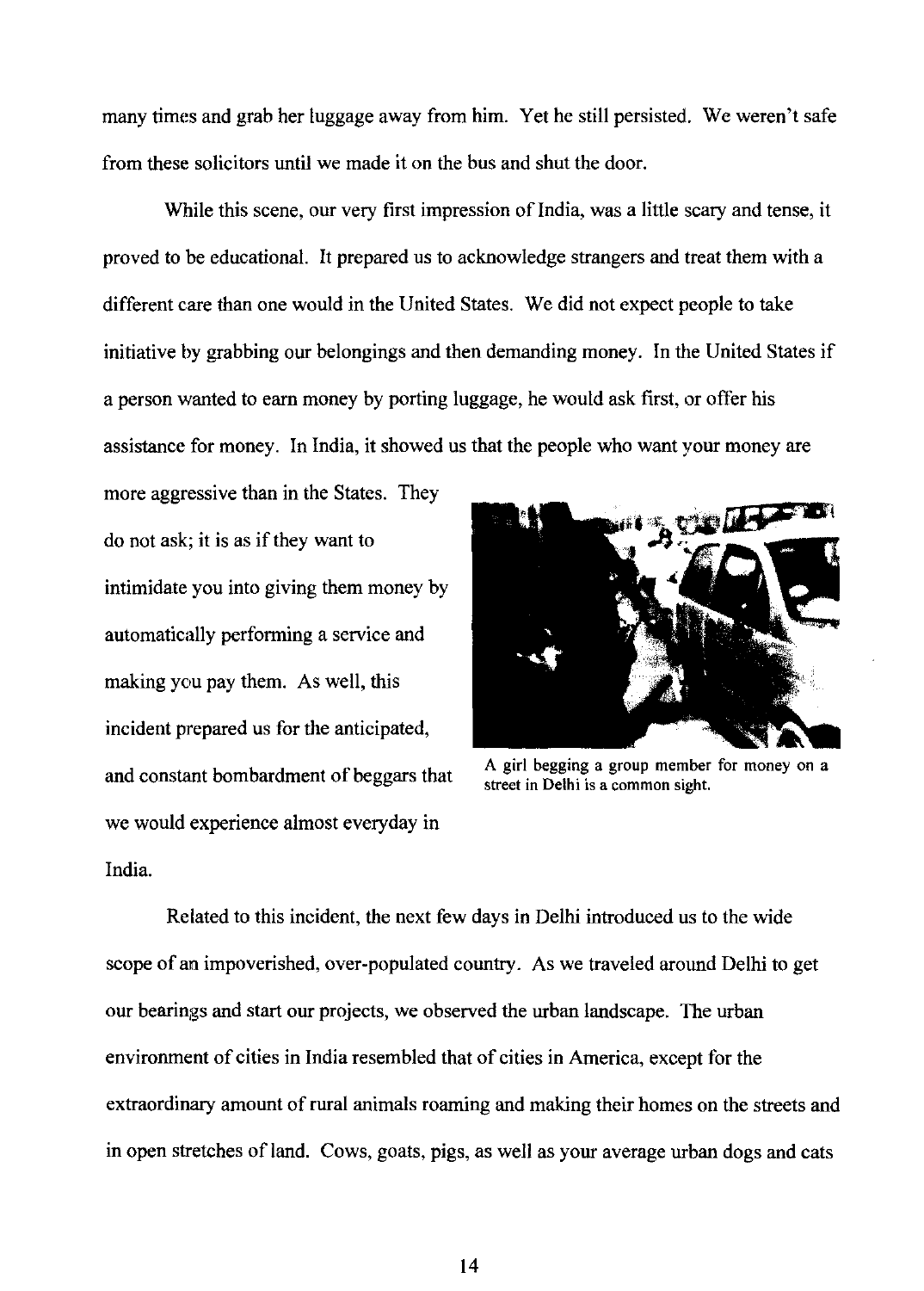were commonplace on the streets of many Indian cities that we visited, especially in

Delhi, which is the capital city of the entire country. Aside from this, or aiding this, is the

amount of garbage that not only Jittered

the streets but was dumped there purposefully. These street animals seemed to live off the food left in the trash, and resided wherever they found empty places. The animals were not the healthiest, and many of them were undernourished, disease ridden,



On garbage day garbage is thrown onto the streets and picked up periodically by large machines such as this front end loader.

wounded, or even missing limbs. We had a pet dog which came around almost every morning with a hurt leg. One of our students fed it with her leftover scraps from breakfast.

Signing up for this trip I anticipated experiencing poor conditions, but I did not expect to see rural animals everyday in an urban setting living off of waste. This helped me understand how severe and deep poverty is. It did not occur to me that an impoverished country not only had to deal with problems associated with trying to provide people proper living conditions, but animal welfare as well. In a discussion with a fellow student and three Indian students, I asked why Indians did not take better care of their animals, and clean up the streets. Their reply was that India is a Third World country; it hardly had enough resources to feed the people, let alone pay for civic functions such as city beautification and animal welfare. Once they become a richer society then they can tackle such problems.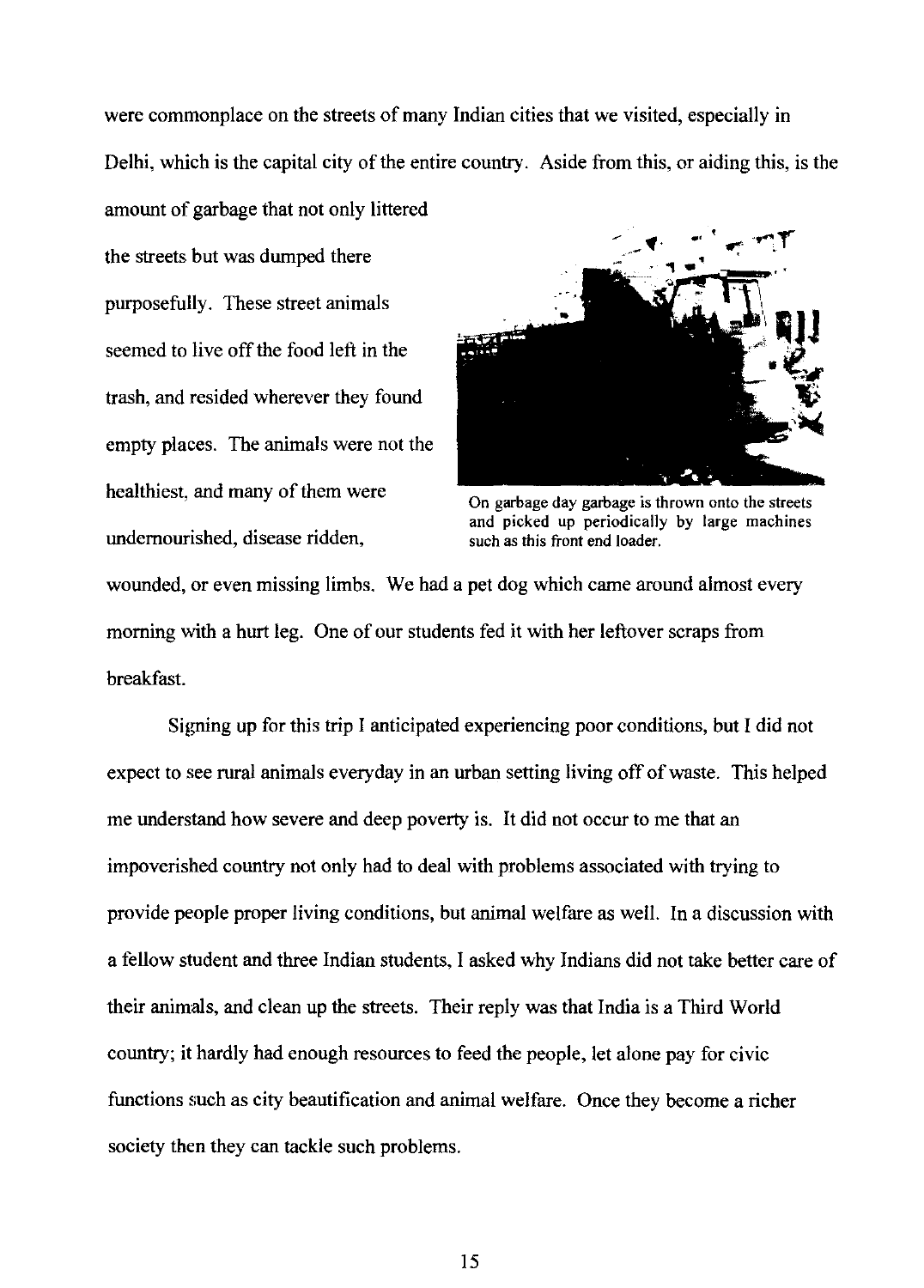From observing hoards of animals roaming the streets, we began to notice bunches of people along the roads, performing very tedious duties. At one such instance, while driving in a cab, we noticed about ten people painting a fence in the median of a boulevard street. These people, both men and women in normal everyday clothing, were painting this fence with pieces of cloth. On another day we observed five people cleaning a street, using shovel-type tools to scoop the dirt into dustbins. We later learned that these were jobs. In a country with a billion people, jobs can be hard to come by. In America, fences would be painted by paint guns, or brushes, at the least; streets would be cleaned by machines. However, these improvements in technology only reduce the number of people needed. In India, they need more jobs, and since labor is so cheap, it is feasible that they employ more people to do a simple job. This makes sense, but I would have never thought that such wearisome jobs would provide a lot of people with a living.

In a few days of arriving in Delhi we started working on our project. We met with the students of the School of Planning and Architecture (SPA), with whom we were working. They were very friendly and helpful and their hospitality more than exceeded our expectations. In a short time we learned a lot about each other, and about Indian culture as well. We learned a lot about the social structure and hierarchy in a college environment. The students had a great respect for their professor, however, the way they showed it perplexed us Americans. We noticed that every sentence was almost always initiated by saying "Sir." We felt it was a little silly considering in most cases, unless specified, we call our professors by their first name. Nonetheless, the SPA students only refer to their professors by their title and last name, or sir.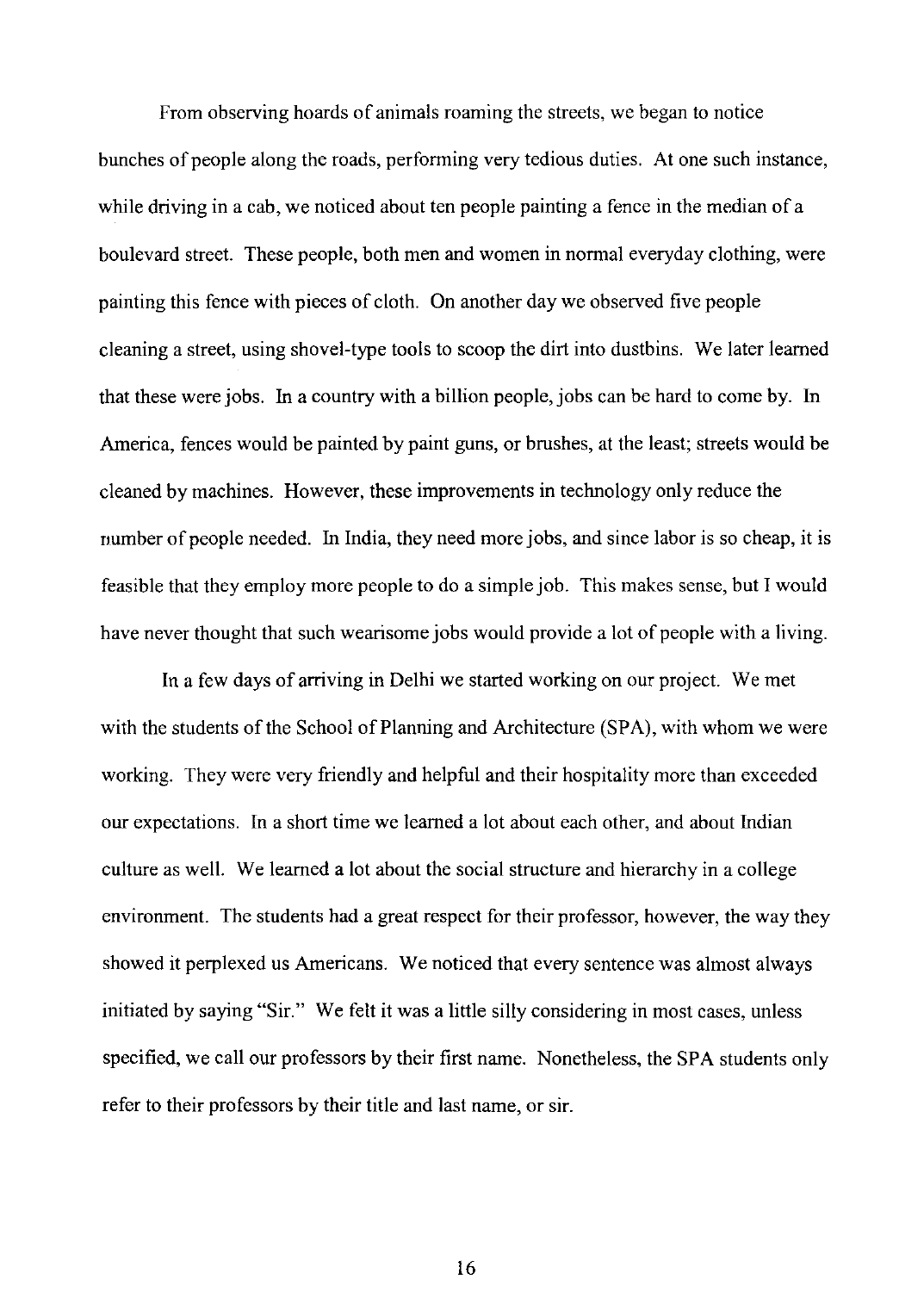However, the SPA students' actions towards their professors confused us. Many times at lunch break they would purposefully wait ten to twenty extra minutes before heading back to class, late, claiming that the professors had to wait on their schedule. Also, during class students would talk out loud while their classmates were presenting, making it hard for the professors and any other student to hear. In America, the situation is reversed. Even though many American students find no problem in smoking cigarettes in front of their professors, or calling them by their first name, we show our respect by showing up on time for class, paying attention in class, and being prepared for it.

Another social norm that we frustratingly discovered was while the SPA students and we were on a field trip to our project site in Pondicherry, southern India. For the latter half of our twelve-day trip we were minimally supervised- basically on our own to gather data and perform other necessary objectives. Everyday we American students would arrange a time to meet with our SPA groups for the next morning; every day, without fail, more than half of American students waited over an hour for our groups to arrive. This was discussed vigorously amongst us as we waited. We were at first annoyed by it, but as the days passed we were pretty angered by it. We felt that if we would start on time we could accomplish our duties earlier, allowing us to shop, visit the beach, tour other places, or just relax. However, this is not how Indians do things, we learned. It turns out that the students would rather take their time before venturing out for the day. They had a very relaxed way of doing things, which just frustrated my peers and myself.

In an earlier episode in Delhi, some peers and I attended a movie with some SPA students. This movie, Mr. and Mrs. Ayer, was about a Muslim man and a Hindu woman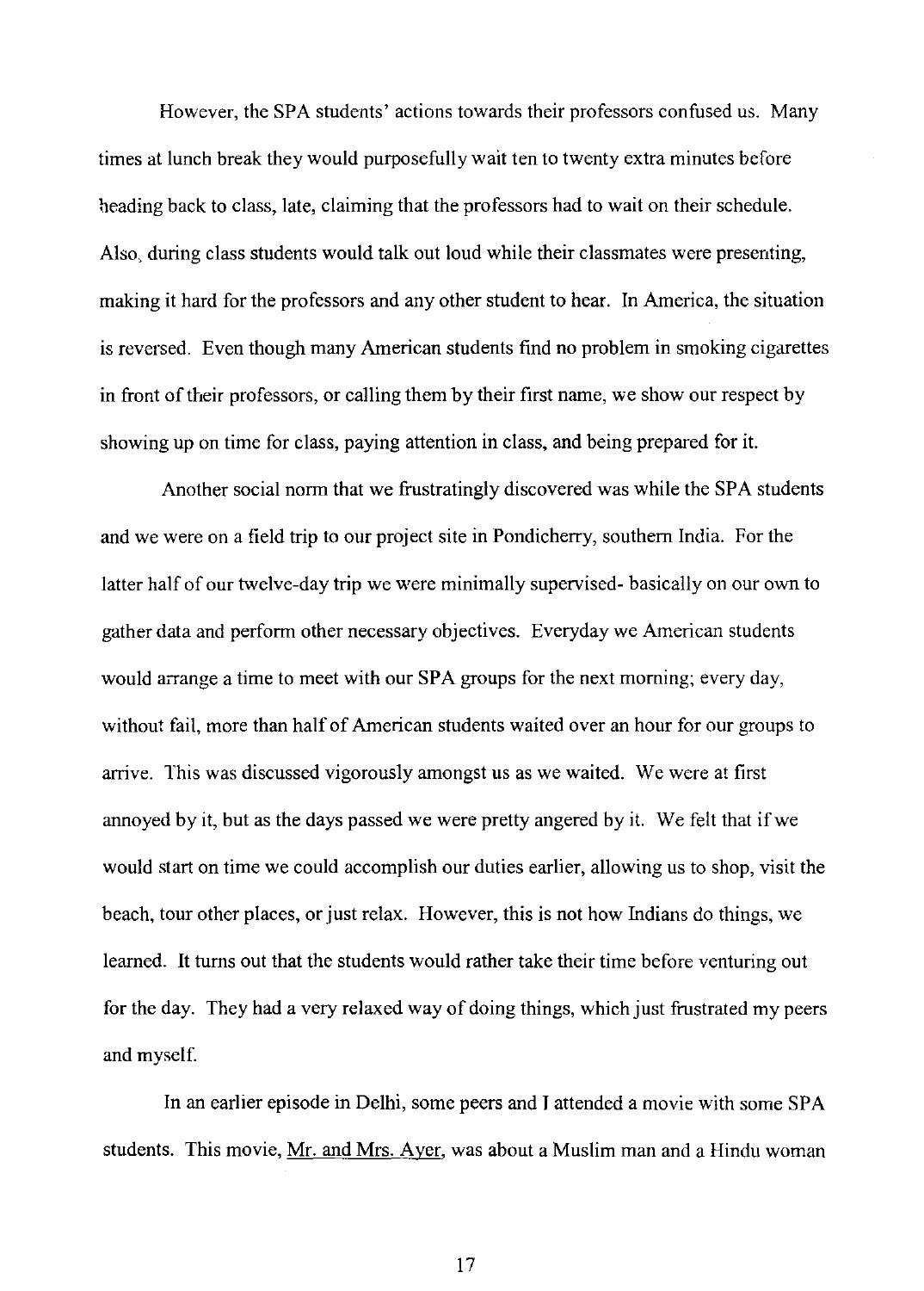traveling on a bus across the country through dangerous terrain as a guerrilla-type group hunted for Muslim people to kill. This movie, while spoken in English, also had moments when the characters spoke in Hindi and Tamil. Sometimes there were subtitles; sometimes there were not. In an effort to help us Americans understand the movie, the SPA students from time to time would lean in and translate, or explain a scene that we might not understand. At one point when the Hindu woman discovered her traveling partner was Muslim, an SPA student leaned over to one of my peers and explained matter-of-fact that Hindus hate Muslims. Period. Venturing on this study abroad, my peers and I knew that there were tensions between Muslim and Hindu people. I personally thought that the majority of the conflict was similar to racial issues that we in America experience; there may be small groups who are racially hateful but not the majority of our society. I was not prepared to hear a college-educated person speak for a whole society and say that they hate Muslim people.

One time in Pondicherry our group experienced some threat of danger. It was not because we were American, as none of us felt any danger from our nationality, but it was because we were foreigners. Some SPA students and us went to a beach near Pondicherry in the early evening. After about an hour of swimming and hanging out we witnessed a fight between a European woman and a local Tamil man. Once both parties separated it, the local man and his friends came toward our group. An SPA student recognized the aggressors as Tamil and spoke some Tamil words to them. The angry Tamil man replied that whoever was not Tamil better leave, or they will be back. As they left us they pushed a few of us down, both American students and Indian students. We didn't expect a confrontation like this, especially while hanging out with Indians.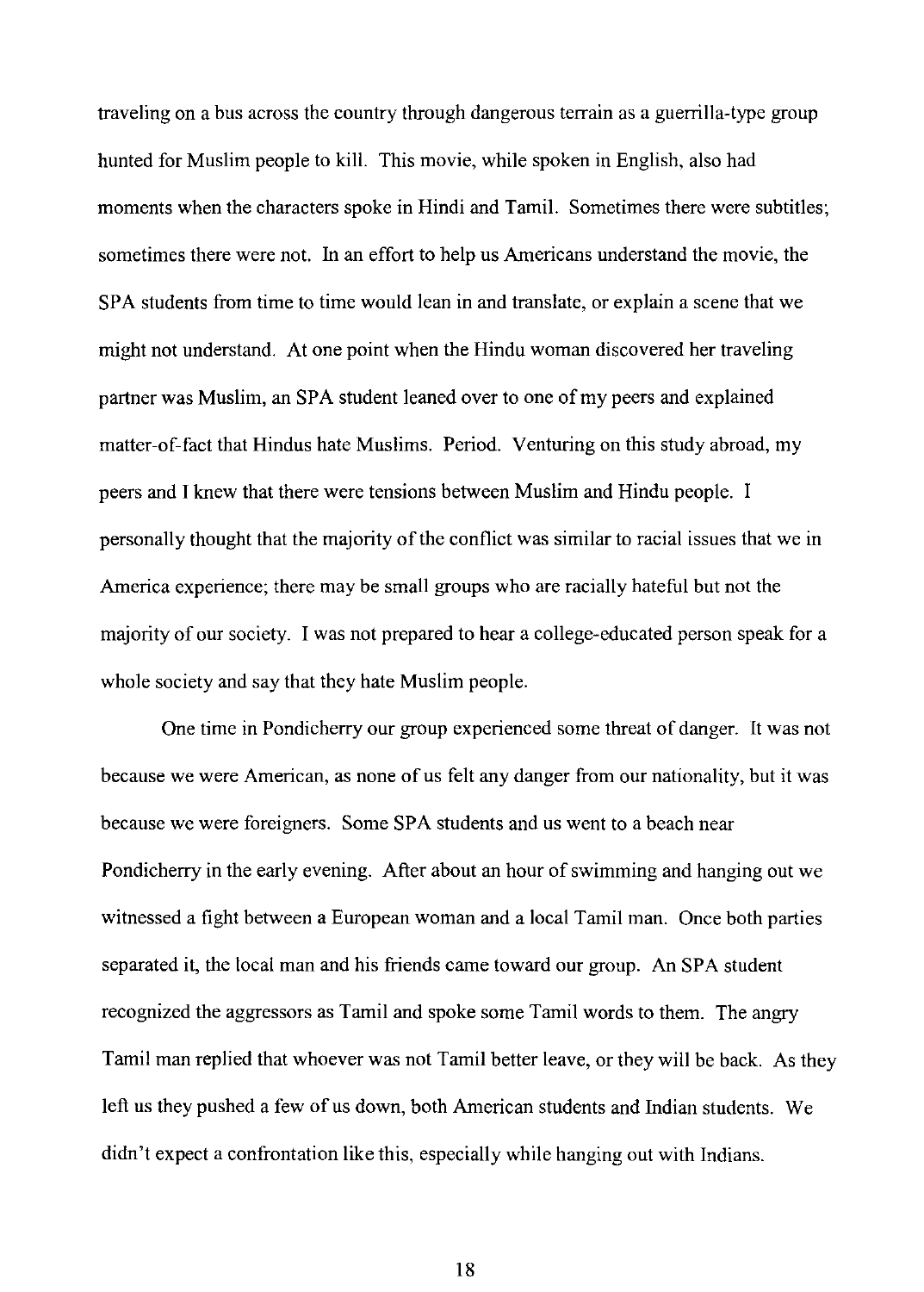However, our Indian friends were also victims of this conflict; they were not Tamil and in as much danger as we were. We discovered that that at night the beach is not a safe place, as fishermen tend to drink and bully people who they feel do not belong.

In terms of urban issues, the group was a little more divided on opinions. Some felt there was a presence of planning and organization, others did not. There are disagreements over to what degree cities are planned, or uses are separated. This also leads into whether or not Indian cities would benefit from or even be able to incorporate American standards and policies such as zoning or city planning. Still others think that American policies are a viable practice in India. The following accounts point out some of the things that many of the students agreed with.

One element in Indian cityscape that many of us found interesting and unique was the creative ways in which Indians, more notably in Delhi used land and space. An idea that was popular among us and noted in some responses was the efficient use of vacant space that was created by fly-overs from the highways. In America, these spaces usually lay vacant and unused. It is bad enough that highways usually divide neighborhoods into two, causing displaced people and services, but also the land under them eventually become sites where trash collects or is dumped, graffiti is made, illegal activity takes place, or worse. The land becomes wasted space, land that is not valuable and usually unwanted by surrounding neighbors.

However, in India, this is not the case. When highways were built through neighborhoods in cities, the land under them has been used in effective ways. To do this, walls have been put up under fly-overs and storefronts have been created. In India there are cases where land is developed illegally. However, I believe that this sort of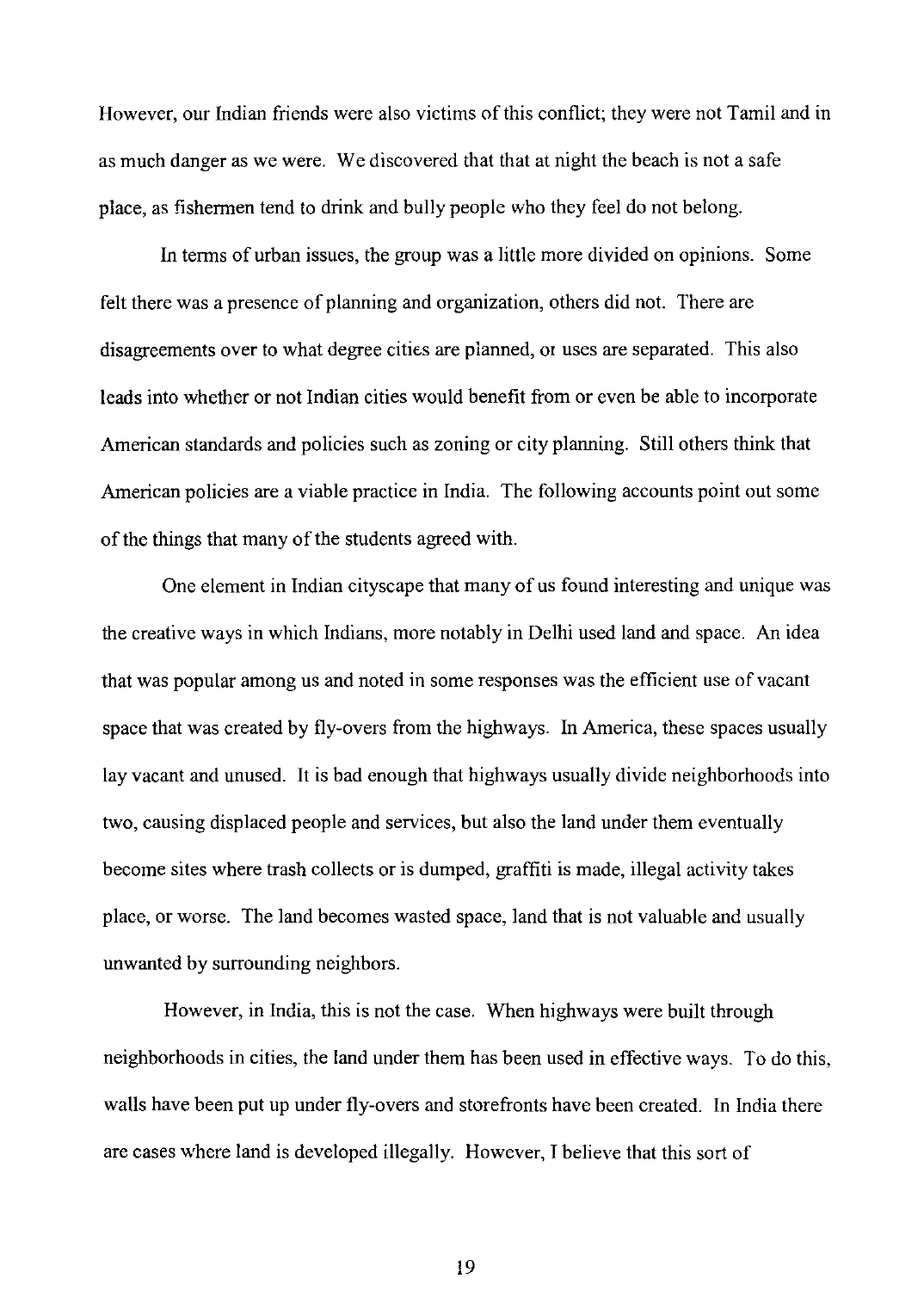development is legitimate: government banks and businesses are located in these spaces. These spaces under fly-overs are an example of how Indians use land efficiently. Land in India is hard to come by with a population of over a billion people; it cannot be wasted. They do not see land as invaluable. By creating uses for undesirable land like this it perpetuates solutions to problems that might have emerged.

Walking down neighborhood streets in any city we went to, We also noticed that activity seemed to be hodge-podged together. In the street would be carts of fresh fruit and vegetables or hot food sold. All sorts of goods were being sold, ranging from shoes and clothing to kitchenware and furniture. The stores would be open to the street and the merchandise actually moved into the street. Mixed into this variety may be more industrial related services, such as small machine shops, tool and die shops, and carpentry and iron works. Also jumbled onto the streetscape could be a variety of other services such as temples, health facilities, hotels, restaurants, and housing, from single-family homes to multi-units. For us, the streets seemed a bit chaotic. We are used to a more orderly system of organization: food places and some commercial activity placed together near residential, large-scale shopping complexes selling everything you may need but located farther away, and separated from manufacturing, industrial, or similar types of businesses. We are accustomed to separate land uses due to zoning restrictions.

In India zoning is not really incorporated into the cityscape. From some student observations, however, it seems that there is some system of organization in many neighborhoods and cities in India, just not what we are familiar with. One student observed that neighborhoods tended to be oriented to one trade or another, such as hardware, carpentry, or cloth. Other students also agreed in saying that while the streets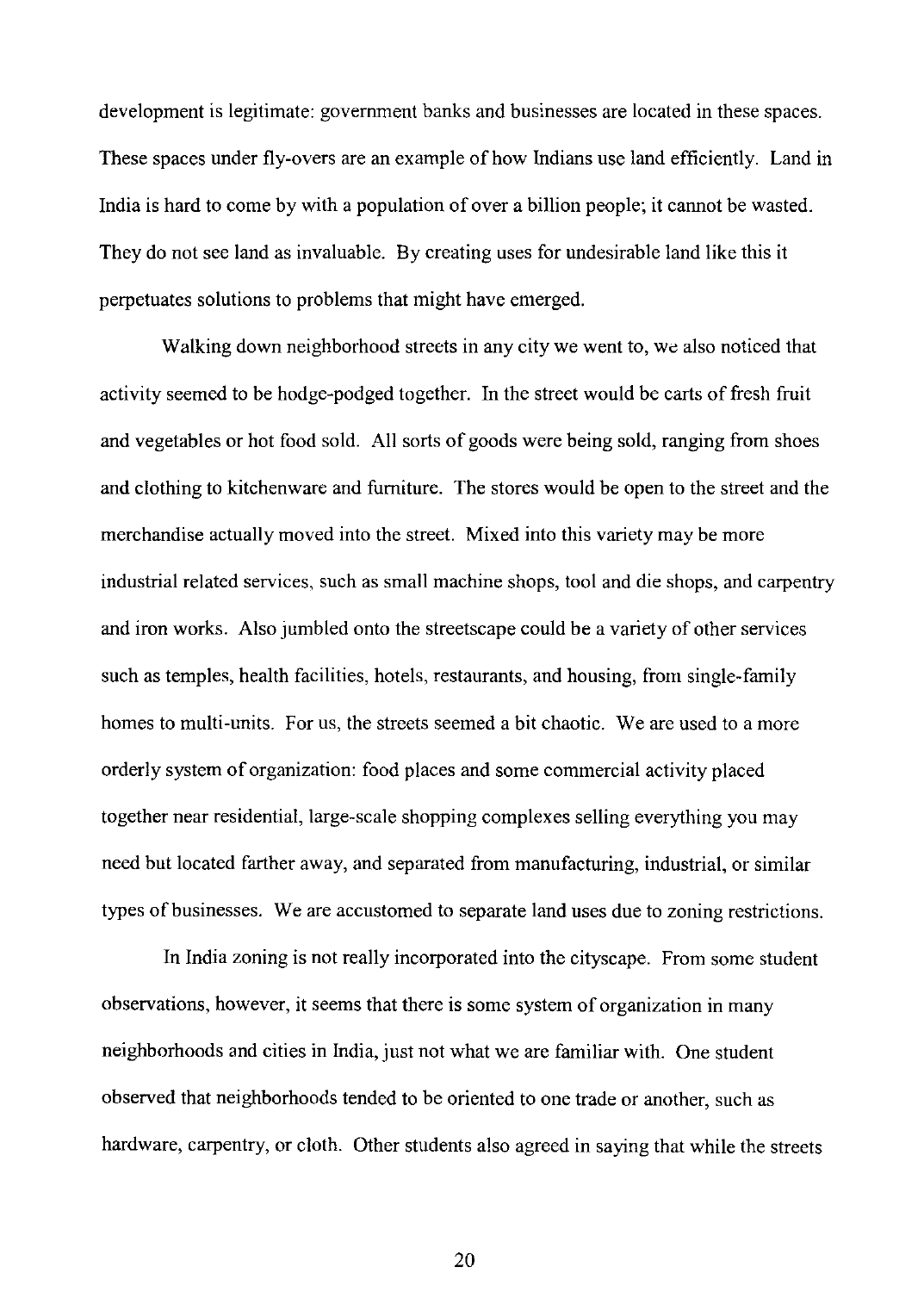seemed unorganized, it seemed to work for the people who lived there. Zoning as we know it in America wouldn't be conducive to these places. Because of noise, air or water pollution, traffic congestion, or aesthetics, certain uses that we have seen mixed into a typical neighborhood in India would not be permitted in America. However, Indians deal with the inconveniences caused by the mixing of these land uses in order to make their livings and organize their neighborhoods.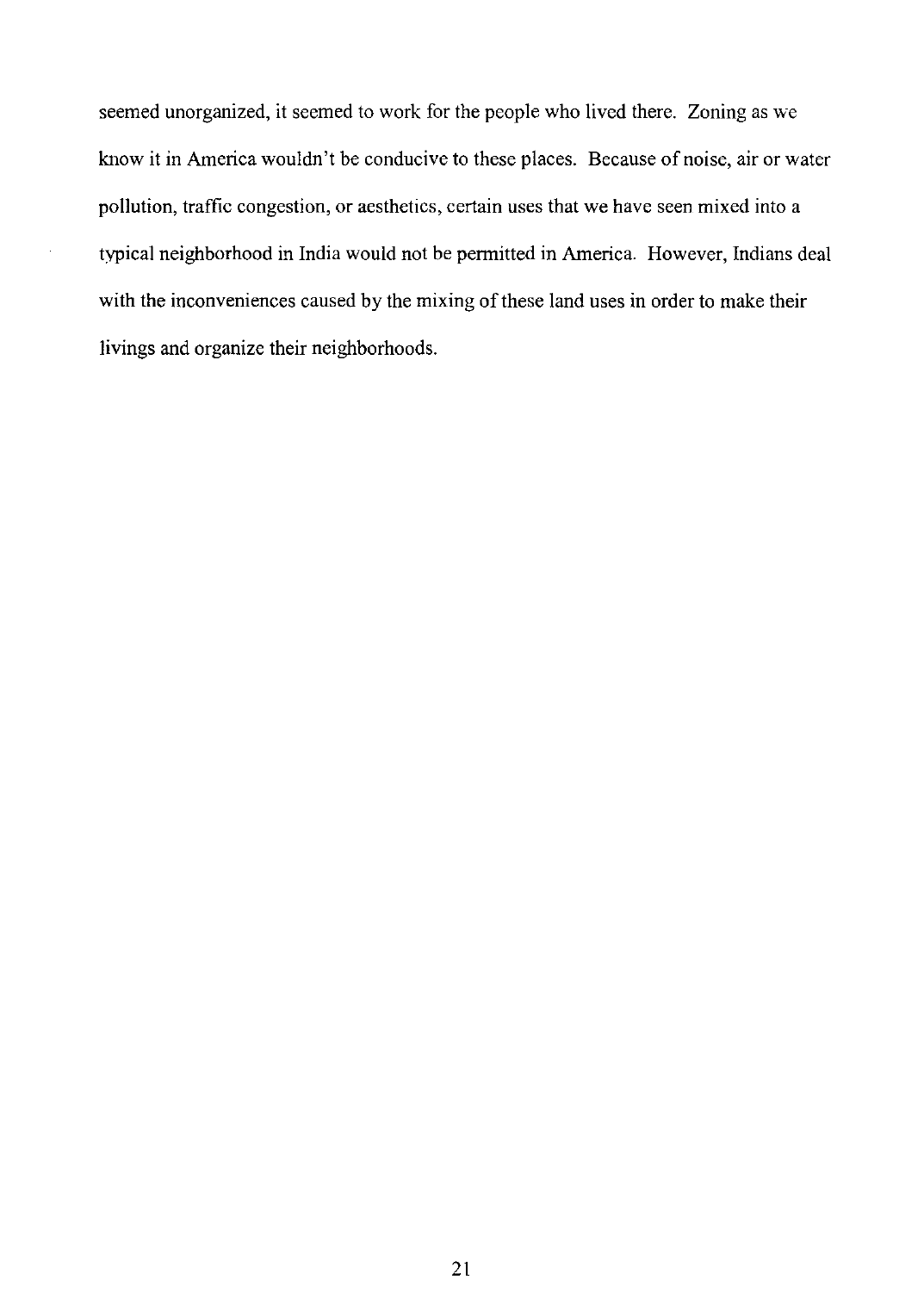#### Post-trip Views of India

After spending six weeks in India the group responded to a second questionnaire. This focused on how the same topics in the first questionnaire were viewed after experiencing India. In comparing these with the first set of questions I hope to understand how the group changed.

'fhe first question asked how the participants felt challenged by the Indian culture. They highlighted the differences they observed such as poverty, Indian attitude towards time, system of organization, informality of society, and hawkers constantly harassing the group. Except for time and poverty, no other challenge was expected before the trip, although everybody did expect some challenge. There were no expectations of what the participants would enjoy in India, but the answers given after were the attitudes of and interactions between Indians, the experience of different places and cultures within the country, the variance in architecture, and the city of Pondicherry.

The group was split according to Indian food. After the trip two people changed their mind as they became accustomed to eating it. Two people including myself still do not love it.

In regard to poverty, everyone initially agreed on the definition and its significance in India versus the United States. Traveling to India has affirmed these responses, concluding that poverty is more extreme in India than the United States.

While it was not an official question on the initial survey, the group knew the possible dangers of traveling to India given the current political and ethnic tensions surrounding India and the United States. However, we felt as a group that minimal, if any, threat would emerge because of our United States citizenship. This belief was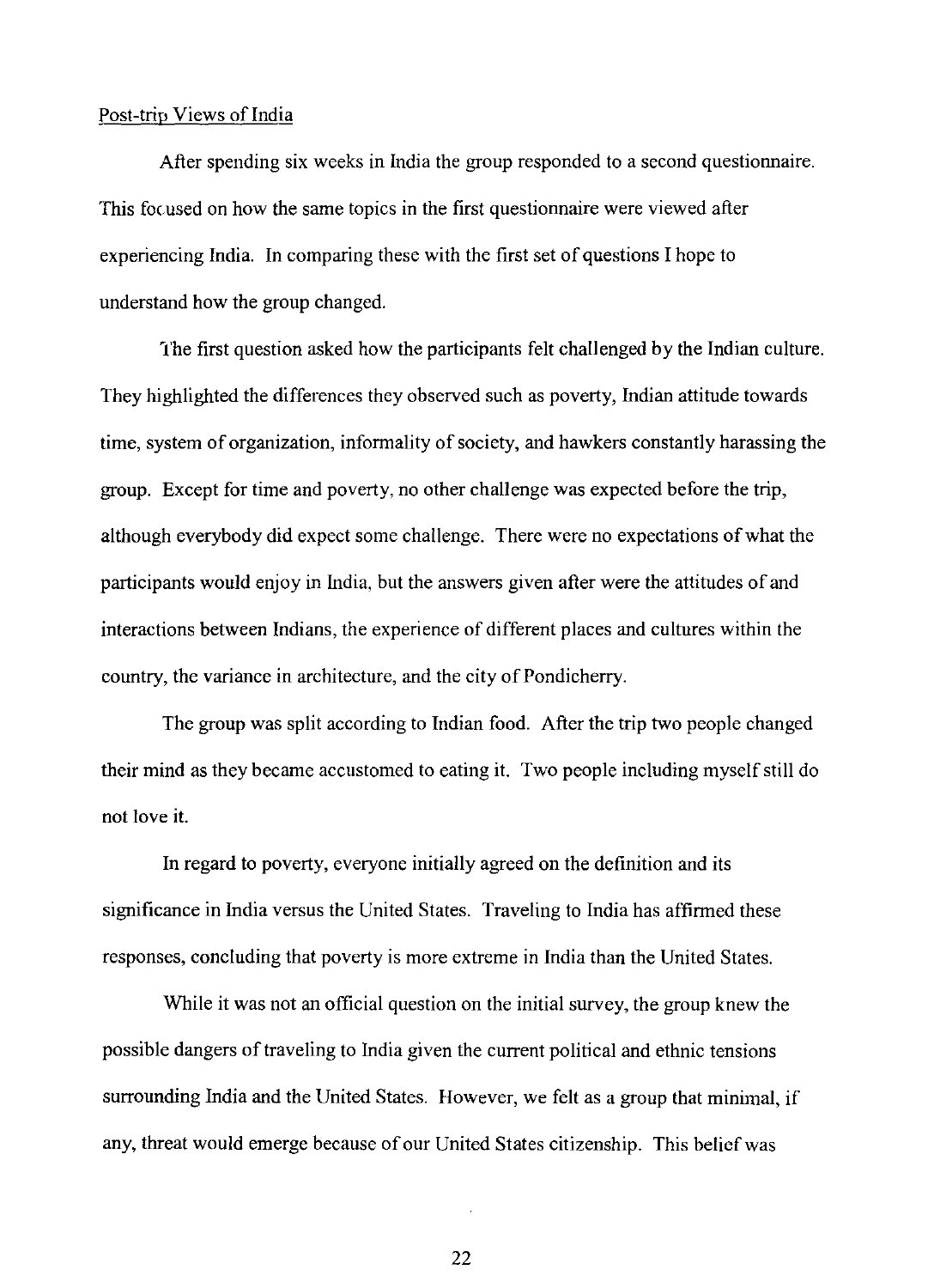proved correct as the group unanimously felt that there was no anti-American hatred displayed towards us. As well, the only area in which the majority of the group felt any negative treatment was in monetary exchanges, such as negotiating prices for a rickshaw ride.

Because of some incidents in India I asked whether the group had perceived acts of hatred towards local Indians and ifit caused alarm or surprise. Three people were not surprised by acts of hatred observed, although one felt the acts were more focused between Indians and other Asian races; however, three people were surprised by the acts of hatred, such as the incident in Pondicherry. This is in accord with the opinions expressed before travel. Four participants expected some intolerance of differences, and three felt Indians are more tolerant of differences than Americans.

In terms of urban planning problems, transportation was mostly viewed as chaotic and crazy, but it is understood that the transportation system may not be thought of in this way by Indians. Two people felt that the Indian system of transportation needed change and better organization; the others felt it worked well. The whole group responded that the Indian forms of public transportation were efficient and incorporated creative solutions to Stoplights with the word "Relax" are used to help with the seemingly chaotic road system.

problems.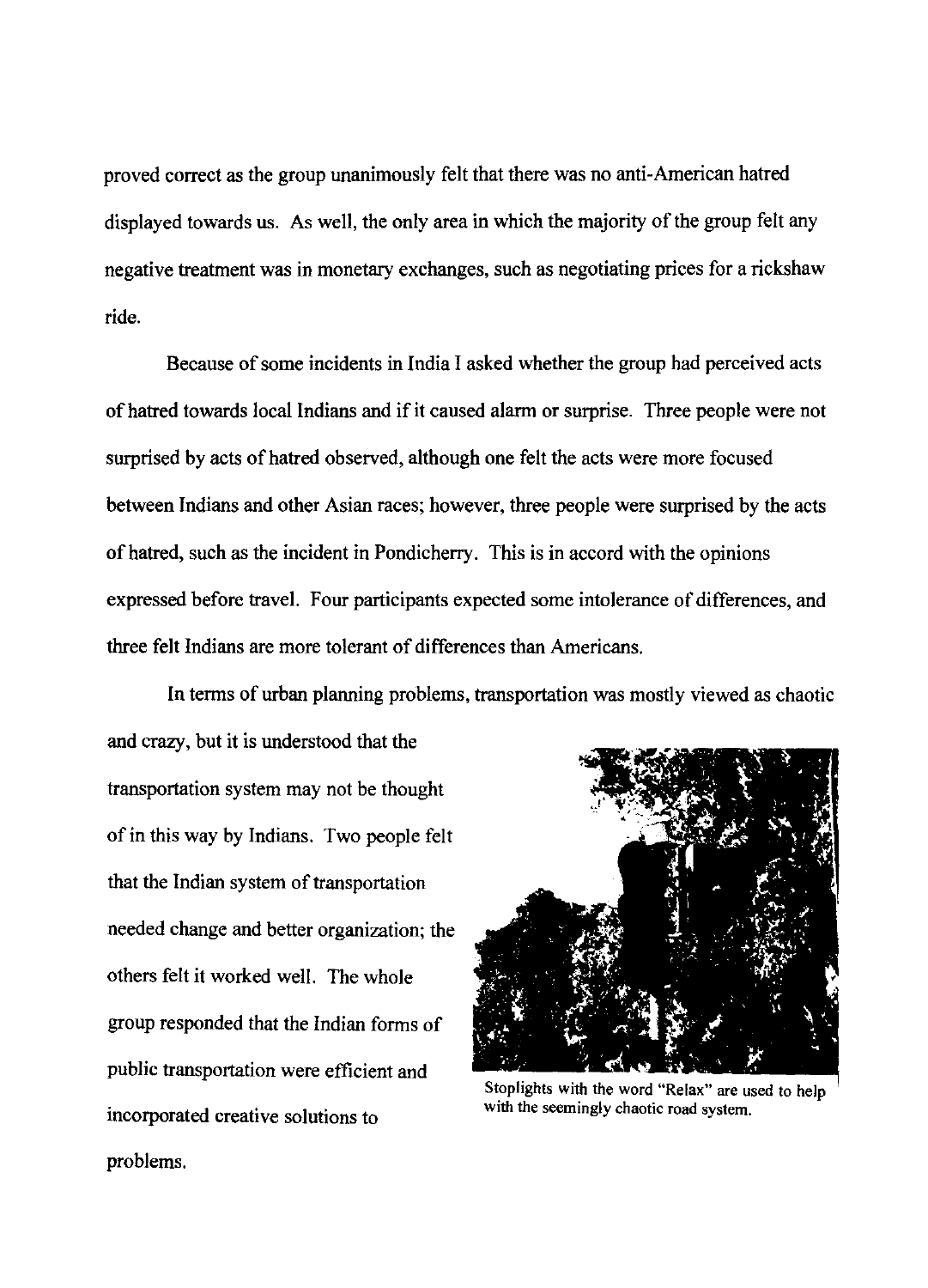The group is in agreement with the view that Indians make efficient use of land. Some respondents mentioned the creativity of Indians in using land, citing for example such ideas as building stores under a highway fly-over. Also, most of the respondents mentioned that land use in India was not strictly planned but decided among the individual how best to use each piece of land. Similar to this is the idea of zoning. Except for one person, the group felt that zoning was present in some form, however out of necessity and individual action as opposed to planning by the authorities.

Before the trip the group had similar answers in that mixed land use is something that can be seen in American cities but not standard; the group felt more mixed land uses should be incorporated in American cities. Also accepted was the thought that zoning is important but its use should be limited. Perhaps it is these initial views that had given the group such a positive outlook on the diversity and variety inside Indian cities. Also a general consensus among the group is that policies used to control land use would not be feasible in India as it is in America. The Indians' current system of demarcating land use is working. For the American system to work shifts of attitude would need to occur in Indian society and people.

The last question regards standard planning practices and how applicable in Indian society they would be. Two people in the group felt that American practices are in use in Indian society already. The rest of the group feels that the success of such practices would depend on the ability of Indians to be able to adapt them to fit their own culture, making them more Indian practices than American.

The basic changes that the group experienced as a result of traveling to India are the realizations that ideas and systems in America are not the supreme or final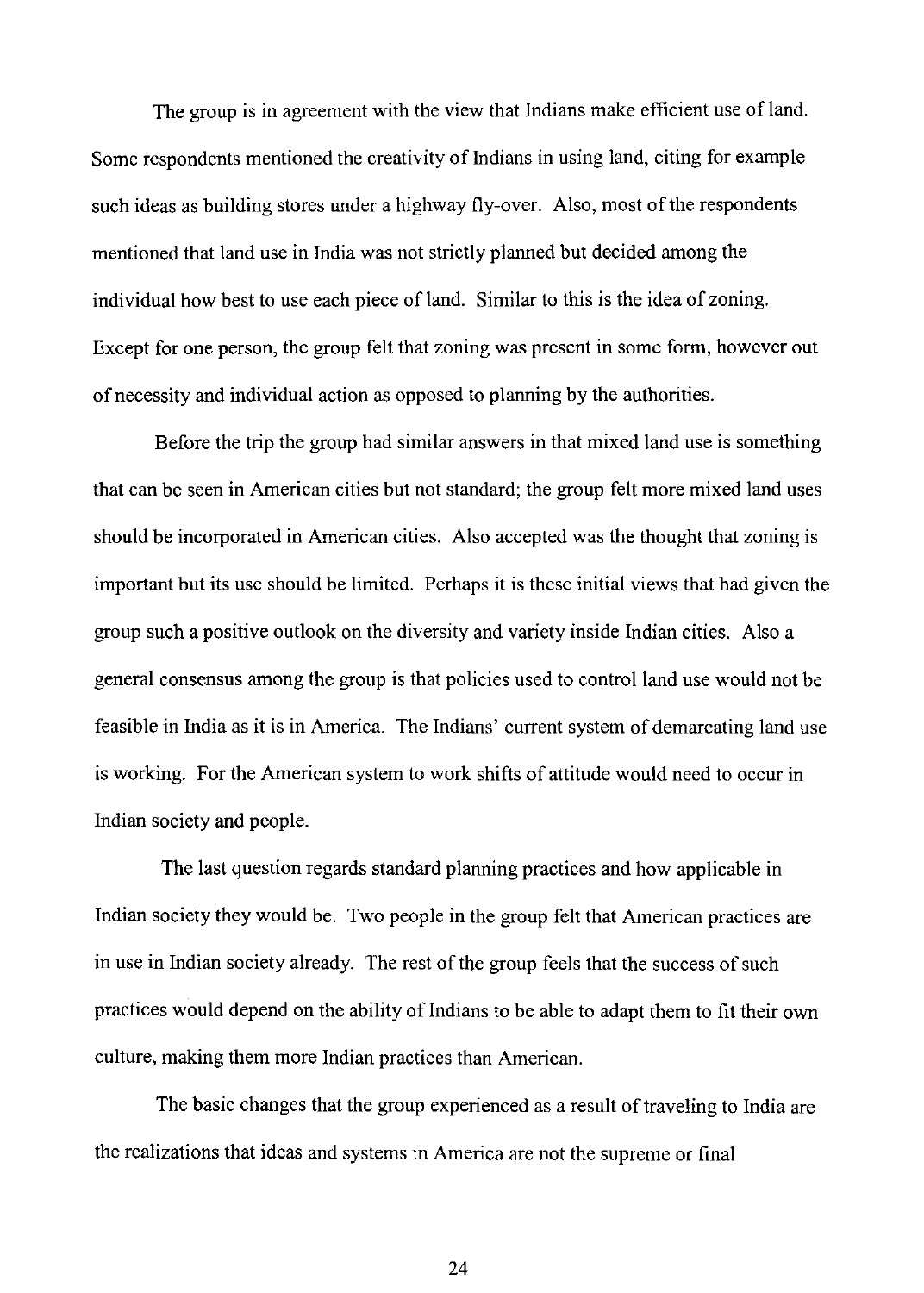conclusions. **In** fact, unless radically changed, these ideas or practices may not even work in a different culture, such as India. I do believe that each person in the group gained insightful knowledge into Indian culture and developed an appreciation for it.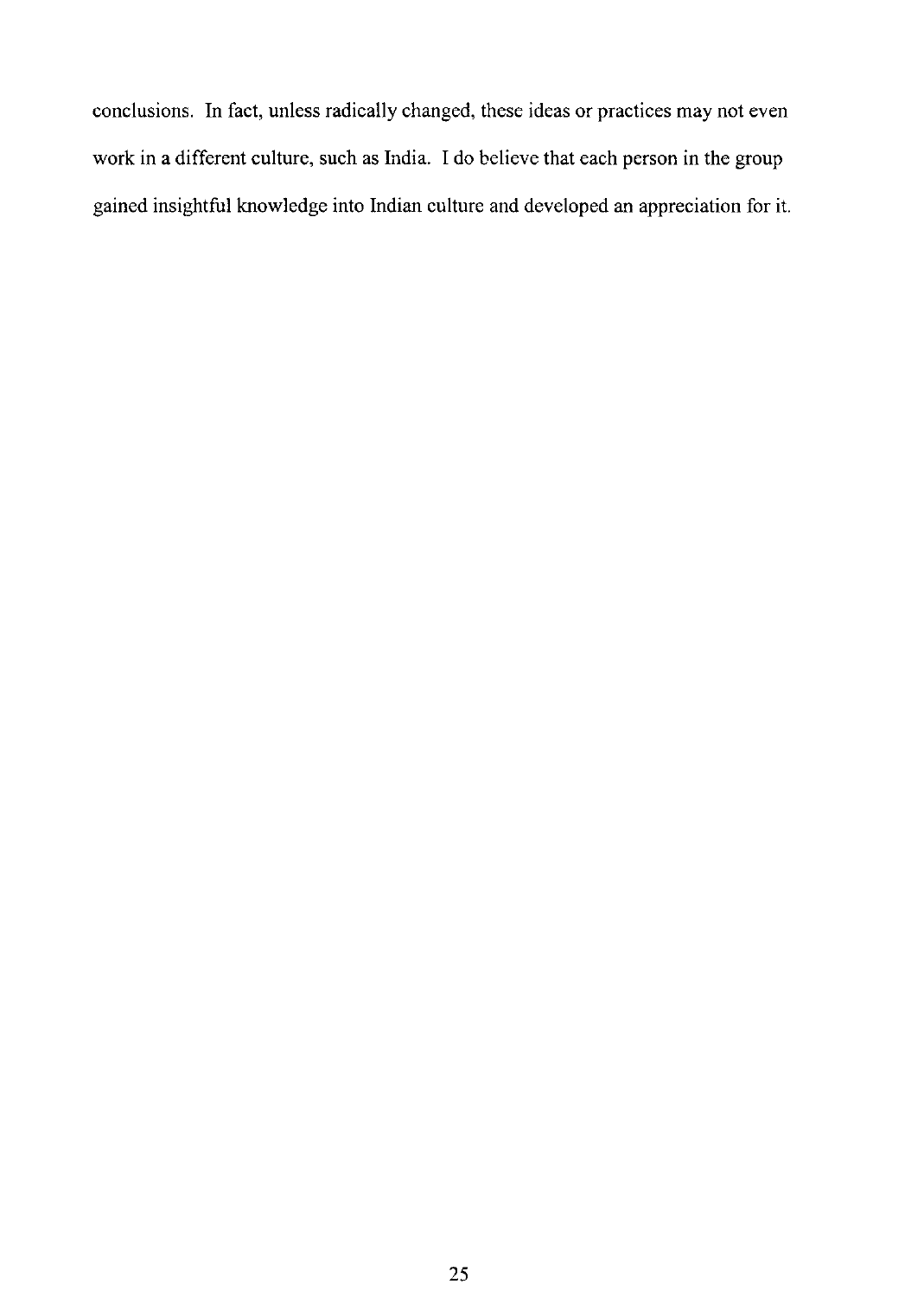#### Conclusion

In preparing to travel to India, through various meetings with fellow travelers and also conversations with past CAP Asians, I assumed that traveling through India would be mentally hard due to its extreme cultural differences as compared to the USA. In discussions, the trip was described as challenging, a life-altering experience, and one past participant told another that "a part of you must die" in order to allow himself to understand and appreciate Indian culture. Understanding that these were on the severe end of the spectrum regarding others' experiences, I expected India to make noticeable changes in each of our personalities and character, dramatically change our opinions of the world and more. Because of this I decided to center my Honors Thesis on this topicto see what changes in people after traveling to India.

During travel and afterwards, I realized that the drastic stories I heard while preparing to leave were just that- drastic. Instead of sugarcoating the trip, they were meant to help the students understand what we were signing up for, and that some of us may have an extreme experience. Personally, I did not find that there were many outstanding changes in anybody, including myself. For this project I expected the before and after answers to my questions to be radically different. They were not in most cases. Instead, small changes may have occurred in each person's thinking or personality. While not very noticeable, these changes will probably stick with that person throughout their life. Even after discussing with all the members of this trip how they feel they changed, most replied that they haven't realized what parts of them have been affected and may not notice until something sparks it. I feel the same way. I could not specifically write out a list of how I personally changed from this trip. However, every now and then a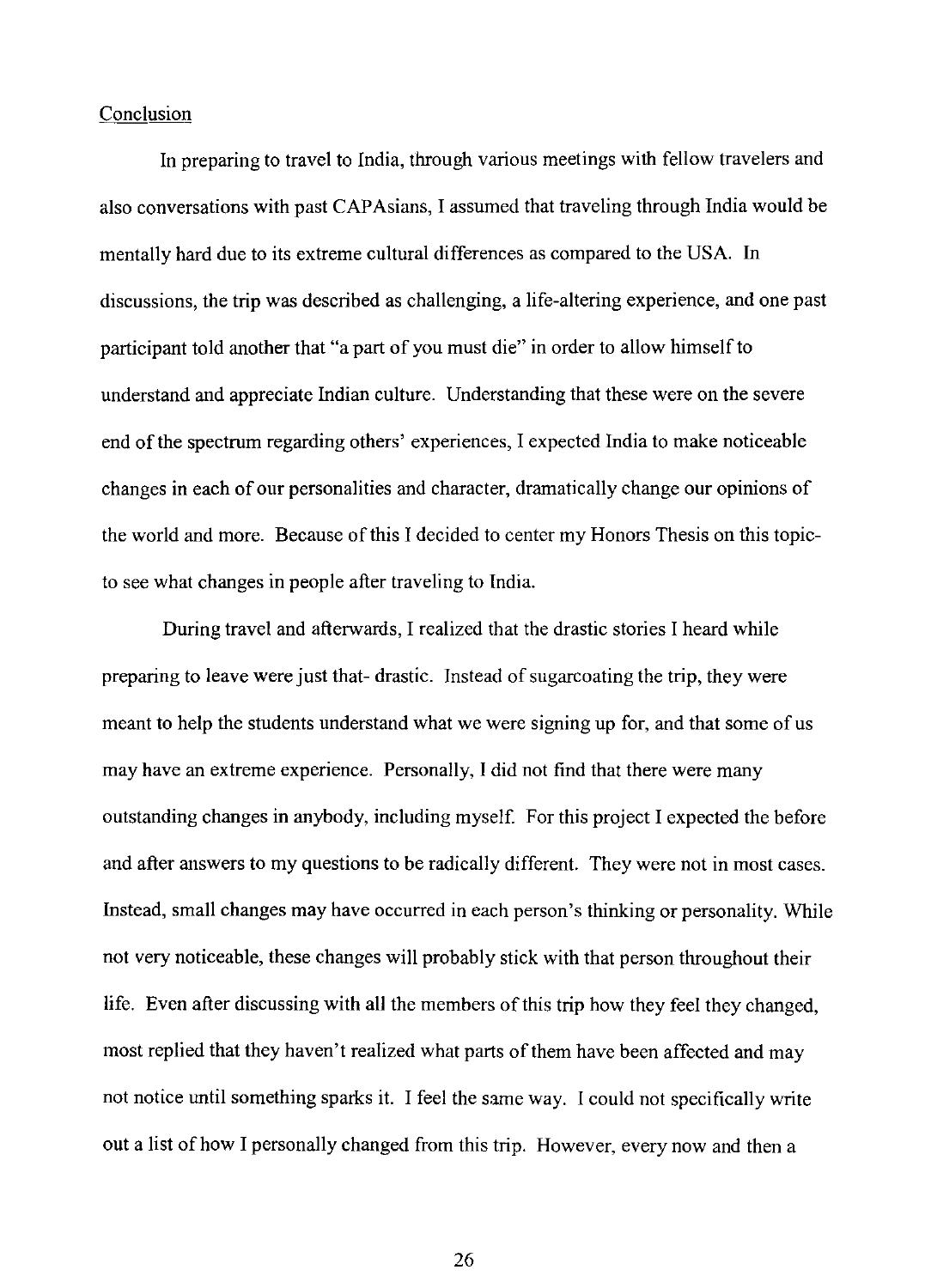problem, topic or idea will pop into my head and I find myself thinking of how it may have been solved in India, or how other people in the world may address the topic.

On one hand my project failed in the sense that I was not able to capture the ways in which my fellow CAP Asians changed after traveling and living in India. On the other hand I succeeded in that I have learned a valuable lesson. One can look at the obvious differences of India and Indians such as skin color, historical background, language, style of dress, religions and customs, and think that these people are totally different. They can expect the worse in trying to understand why things are different and in gaining appreciation. Or, one can look past these differences and see that there are simply different methods of accomplishing what everybody is trying to accomplish. I learned that India could be viewed as vastly different than the United States, likewise Indians to Americans. However we can learn to appreciate and understand its differences and change in the mean time, without losing ourselves.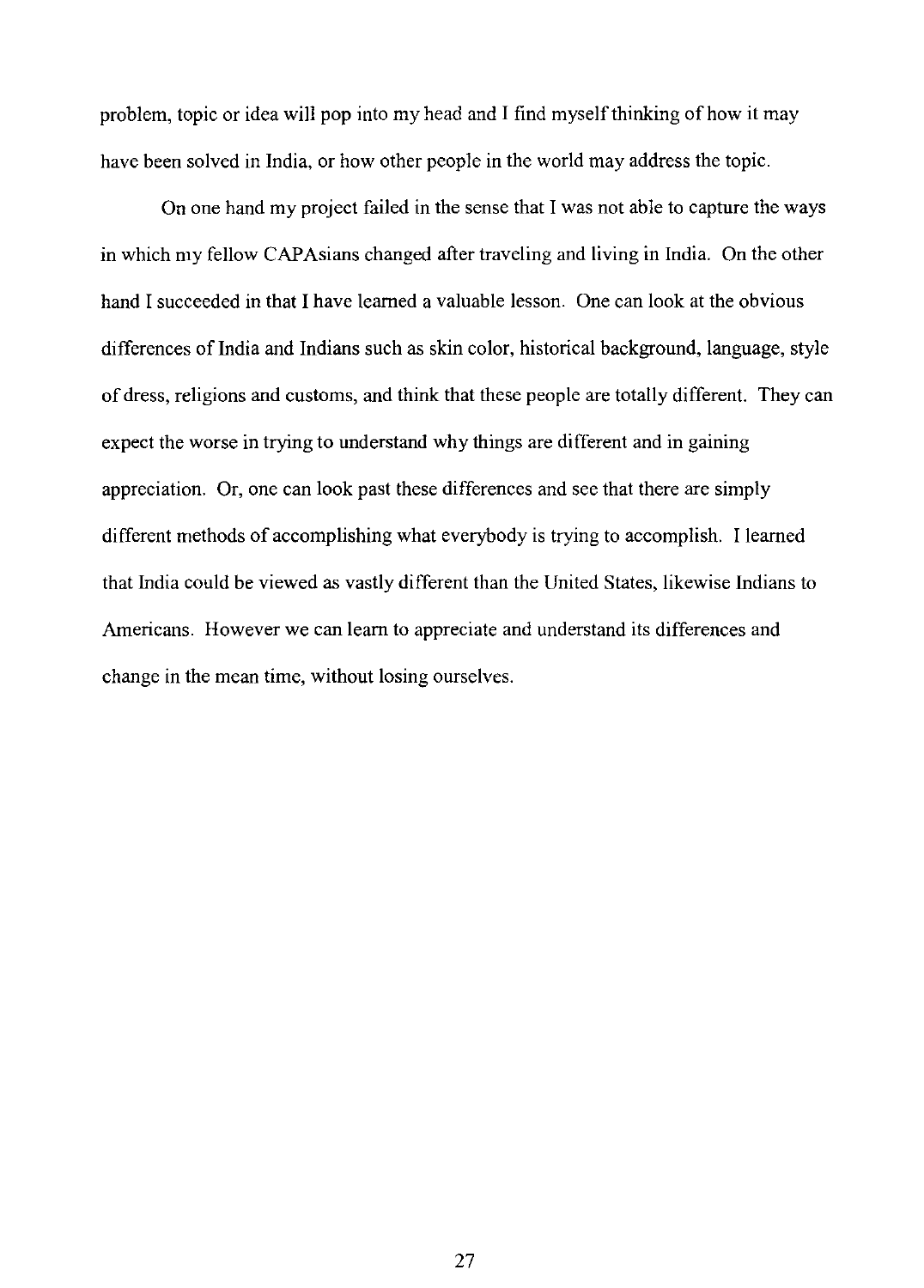# Works Cited

CIA. (2002) The World Factbook 2002. Retrieved from the website:

www.cia.gov/cia/publications/factbook/index.html. Last update March 19, 2003.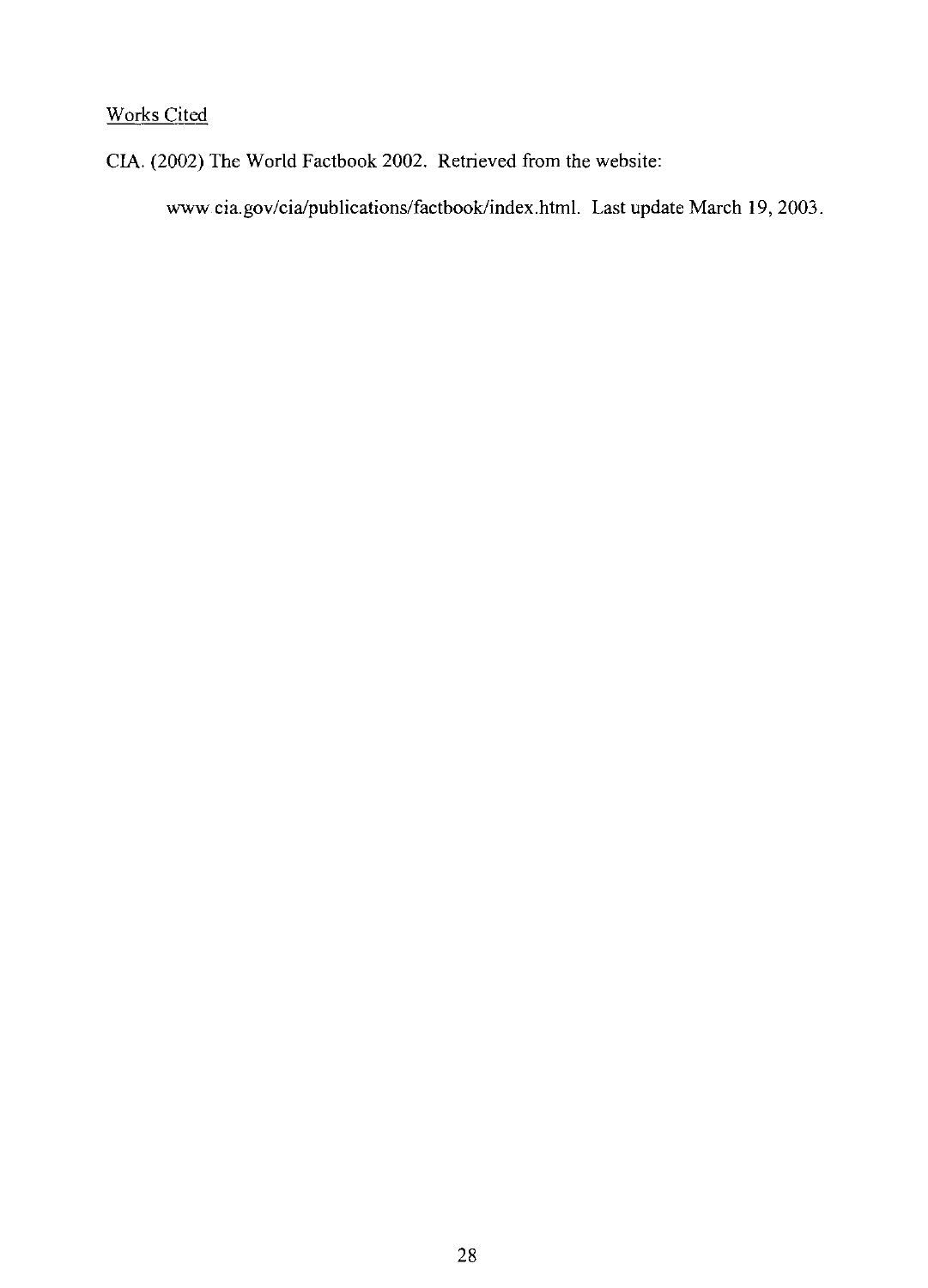Appendix A: Pre-trip Questionnaire

Describe what you like/dislike about your hometown:

-What influences comprise your hometown (culture/religion/race/etc)?

Is there poverty present in your hometown?

-What is your definition of poverty?

Have you ever been abroad?

-Do you think American cities are sprawling, overcrowded, or not dense enough?

-Do you expect a difference in India?

-Do you think American cities (should) incorporate mixed land uses?

-Is zoning important?

-What do you think about our transportation system is it efficient? How mobile are people?

-How important is the family in America? Are family values important? Do you expect a difference in India?

-How heterogeneous are American cities? Do you think differences are tolerated in India?

-Is poverty an issue in America? India? How should (could) it be solved?

-Do you expect European influence to have a huge impact in India? In what ways? Do

Indians embrace it, cope with it?

-What do you expect to get out of this trip?

-What do you think you will agree/disagree with most?

-Do you expect to be challenge by any aspect of culture?

-Do you enjoy Indian food?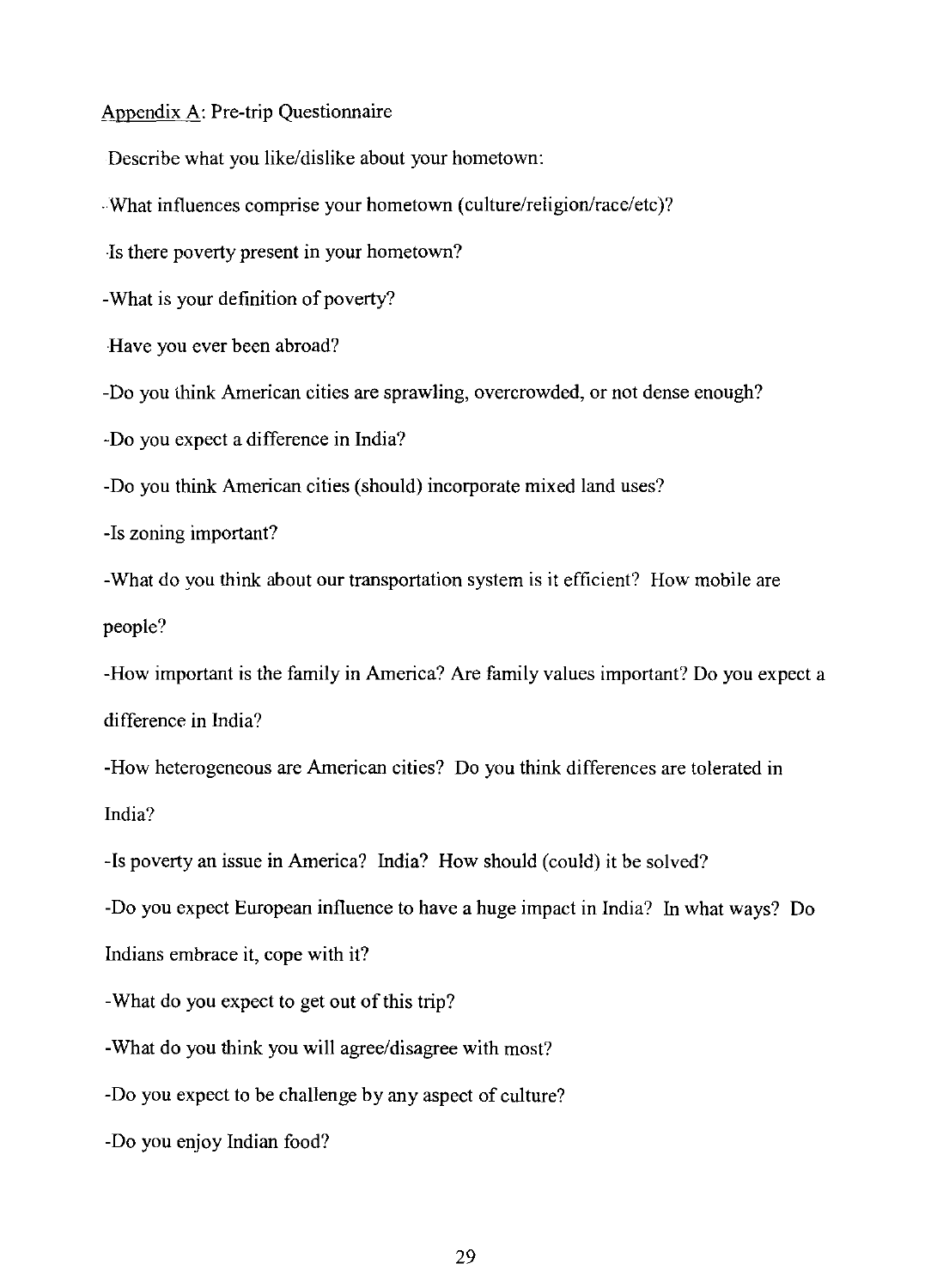### Appendix A: Post-trip Questionnaire

-What aspects of culture (travel, Indian life, etc.) challenged you, or your thinking? -What did you enjoy the most?

-How do you define poverty? Is it a different definition than in the US?

-Did you feel any anti-US sentiment, worry about war, or personal danger?

-Did you feel screwed because you were white, or get special treatment?

-Were you surprised by Indian v. Indian hatred?

-Transportation- how did you feel about their systems?

-How do you feel about their public transportation?

-Land use- how did you feel about their use of space/land?

-Should there be better policies to control land use?

-Zoning- were uses such as industrial, commercial, manufacturing, residential, etc.

separated as perhaps they would be in America? Should they be?

-Would standard practices, such as zoning, comprehensive planning, architectural

standards, and transportation policies, be applicable in Indian society?

-How formal or informal is Indian society?

-Any other comments? Experiences?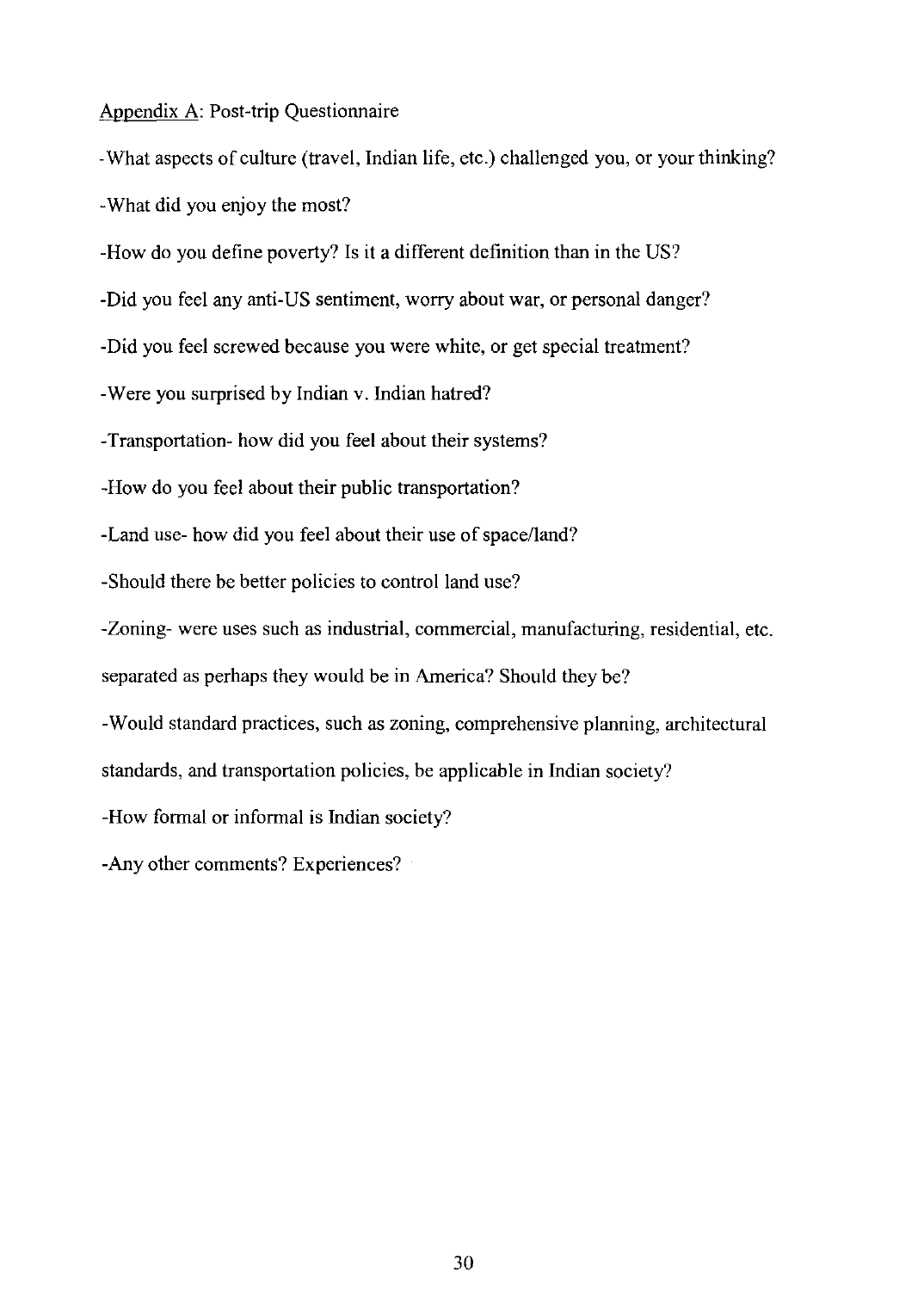# Appendix B: Matrix of Pre-trip Questionr

| <b>OUESTION</b><br>Describe what you like/dislike about<br>vour hometown:                                                    | ME<br>I like the smallness of it, but also how $c_{X\text{.}}$ inty to<br>to the city and other activities.<br>and features.                                                                                                                                                                                                  | The neighbors are friendly, I know everyone.<br>However, it is too small to meet needs, provide<br>everything I need.                                                                                                                                                   |  |  |  |
|------------------------------------------------------------------------------------------------------------------------------|-------------------------------------------------------------------------------------------------------------------------------------------------------------------------------------------------------------------------------------------------------------------------------------------------------------------------------|-------------------------------------------------------------------------------------------------------------------------------------------------------------------------------------------------------------------------------------------------------------------------|--|--|--|
| What influences comprise your<br>hometown<br>(culture/religion/race/etc)?                                                    | Mainly Catholic, white middle class, in comes, higher<br>years the population is increasing in His<br>and blacks.                                                                                                                                                                                                             | Blue collared farmers.                                                                                                                                                                                                                                                  |  |  |  |
| Is there poverty present?                                                                                                    | There is some.                                                                                                                                                                                                                                                                                                                | Not really                                                                                                                                                                                                                                                              |  |  |  |
| What is your definition of poverty?                                                                                          | Poverty is having a lack of resources avneself or a<br>to ensure proper food, shelter and other<br>necessities to live a healthy life.                                                                                                                                                                                        | Making a less-than practical amount of money<br>to support themself.                                                                                                                                                                                                    |  |  |  |
| Have you ever been abroad?                                                                                                   | No. (Canada)<br>nce, Italy,                                                                                                                                                                                                                                                                                                   | No.                                                                                                                                                                                                                                                                     |  |  |  |
| Do you think American cities are<br>sprawling, overcrowded, not dense<br>enough?                                             | I think people are wanting more space ales, but usually<br>rapidly moving out of cities. I personal he desired<br>dense cities, and think cities should be $\gamma$ ie.<br>populated at an efficient capacity.                                                                                                                | It is different according to each city, in some<br>cases it is in a city's character to be very dense,<br>others are not. The general trend, though, it<br>seems is to have your own large lot of land,<br>meaning you have to move out of the city.                    |  |  |  |
| Do you expect a difference in India?                                                                                         | I do as they have a much bigger populat <sub>ie</sub> more<br>about half the area.                                                                                                                                                                                                                                            | Yes.                                                                                                                                                                                                                                                                    |  |  |  |
| Do you think American cities<br>(should) incorporate mixed land<br>uses?                                                     | I think many large cities do, but as peopraged in many<br>out new urban areas are experiencing ood centers.<br>segregated land uses, such as all residen<br>commercial, etc.                                                                                                                                                  | I think it is happening.                                                                                                                                                                                                                                                |  |  |  |
| Is zoning important.'                                                                                                        | Yes it is for safety and health sake, and<br>help control the future of a city.                                                                                                                                                                                                                                               | Ycs.                                                                                                                                                                                                                                                                    |  |  |  |
| What do you think about our<br>transportation system- efficient?<br>How mobile are people?                                   | People have all the freedom to go anywing their best to<br>they have the resources, however those cefficient<br>not usually have a hard time and dependes great transit<br>public transportation. I believe, except wever, many<br>cities such as Chicago and New York, nars to get a<br>cities do not have adequate systems. | We are very mobile, people can efficiently get<br>(rom one place to another.                                                                                                                                                                                            |  |  |  |
| How important is the family in<br>America? Are family values<br>important? Do you expect a<br>difference in India?           | Family is important, but in different wayily for<br>it has been in the past. I expect that faminancial, stayed<br>matters will be more of an issue in Indiat varies a bit<br>ec. I think the<br>i in India.                                                                                                                   | Family is a big part in many people's lives.<br>No.<br>Those cities that haven't had a difference in its<br>residential breakdown in the past are starting to<br>see changes- I think American cities are<br>heterogeneous. I assume it would be different<br>in India. |  |  |  |
| How heterogeneous are American<br>cities? Do you think differences are<br>tolerated in India?                                | Most American cities are diverse in term I expect some<br>culture, religion, and classes. How thes because of<br>groups of people get along in each city i<br>different matter. I think Indians will be<br>tolerant of differences.                                                                                           |                                                                                                                                                                                                                                                                         |  |  |  |
| Is poverty an issue in America?<br>India? How should (could) it be<br>solved?                                                | It is an issue in both, I think more so in.<br>Being that America is so much richer th.<br>yet it still has poverty, I don't know how<br>could be solved.                                                                                                                                                                     | Yes.                                                                                                                                                                                                                                                                    |  |  |  |
| Do you expect European influence<br>to have a huge impact in India? In<br>what ways? Do Indians embrace it,<br>cope with it? | I think it will be ingrained in the educativith European<br>system, way of dress, entertainment, per hile, so yes.<br>am not sure how far-reaching European.<br>influence will be, but I think Indians tol-                                                                                                                   | Due to the British having control over India in<br>the past, European influence will be heavy.<br>Indians will have adapted to many of our<br>customs.                                                                                                                  |  |  |  |
| What do you expect to get out of<br>this trip?                                                                               | I expect to be able to understand and apts world.<br>a culture that I had previously very little<br>knowledge about.                                                                                                                                                                                                          | Learn about a different culture.                                                                                                                                                                                                                                        |  |  |  |
| What do you think you will<br>agree/disagree with most?                                                                      | I will agree with the cheap prices of foor<br>clothing that I hear is normal!                                                                                                                                                                                                                                                 | I don't know.                                                                                                                                                                                                                                                           |  |  |  |
| Do you expect to be challenge by<br>any aspect of culture?                                                                   | I do expect to be challenged, perhaps by<br>life practices, but I am not sure.                                                                                                                                                                                                                                                | Maybe.                                                                                                                                                                                                                                                                  |  |  |  |
|                                                                                                                              |                                                                                                                                                                                                                                                                                                                               |                                                                                                                                                                                                                                                                         |  |  |  |